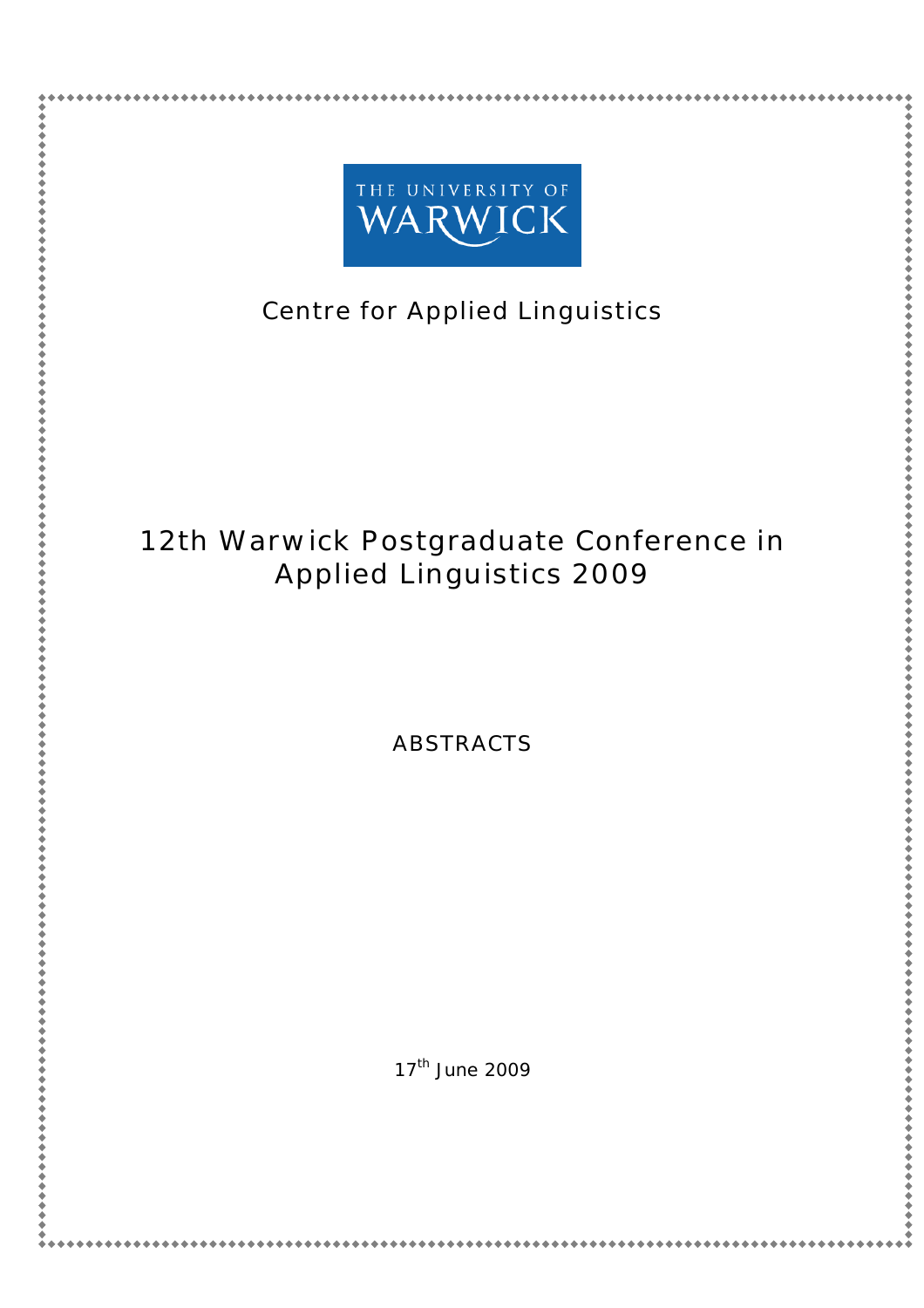### **Keynote Address**

### **Assessing Comprehension Ability**

Hanan Khalifa

In attempting to understand what is involved in the process of comprehension, researchers over the years have proposed and developed various theories and models of comprehension. The prevailing orthodoxy has changed from bottom-up theories, to topdown and finally to an interactive view of comprehension. At the heart of the different theories and models is the interaction of the readers/listeners'conceptual abilities and process strategies, their linguistic knowledge and their content knowledge.

Drawing on the work of researchers in the fields of cognitive psychology and language assessment (e.g. Goodman 1967, Kintsch and van Dijk 1978, Rosenshine 1980, Perfetti 1999, Field, 2004, Grabe 2004, Cohen and Upton 2006), I will start the presentation by providing an overview of how theories of comprehension have evolved since the 1960s and how they have impacted on language teaching and assessment. I will next propose a framework of processing levels that aims to assist test developers in establishing the cognitive validity of their L2 reading tests at the different levels in the Common European Framework of Reference (Council of Europe, 2001). I will then apply the model to Cambridge ESOL Main Suite examinations, i.e., KET, PET, FCE, CAE, and CPE, to show how the reading processes may differ from CEFR levels A2 to C2 within an assessment context. I will conclude by giving practical advice on writing reading and listening test items.

12th Warwick Postgraduate Conference in Applied Linguistics 2009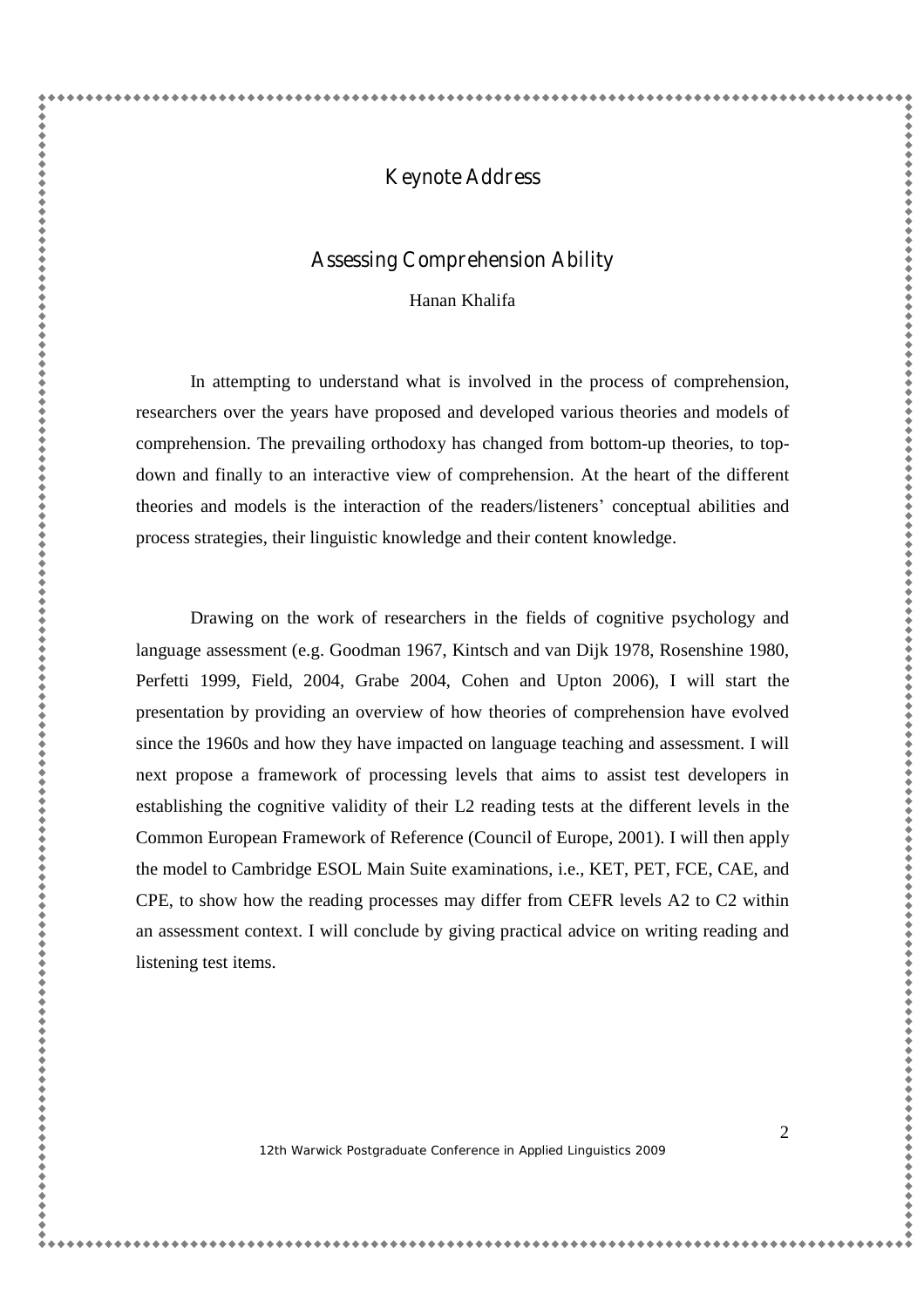## **Teaching and Learning in large classes with specific reference to the Syrian University context**

Mais Ajjan

Large classes are the reality for many English language teachers throughout the world and especially in developing countries. For many teachers, large class size is one of the biggest, if not the biggest, challenge facing them in their work. Yet, the literature has paid little attention to the issue of large classes. Aside from one research project in the nineteen eighties and occasional scattered articles, teaching and learning in large classes has not received the attention it deserves.

This presentation will describe and report on the preliminary findings of the first phase of my research on Teaching and Learning in Large Classes and the gaps this study tries to fill in previous research and literature. By focusing in depth on one situation, a university in Syria, this qualitative study attempts to find out what teachers and students think about large classes and what actually happens in large classes through employing semi-structured interviews and classroom observations as primary means for data collection.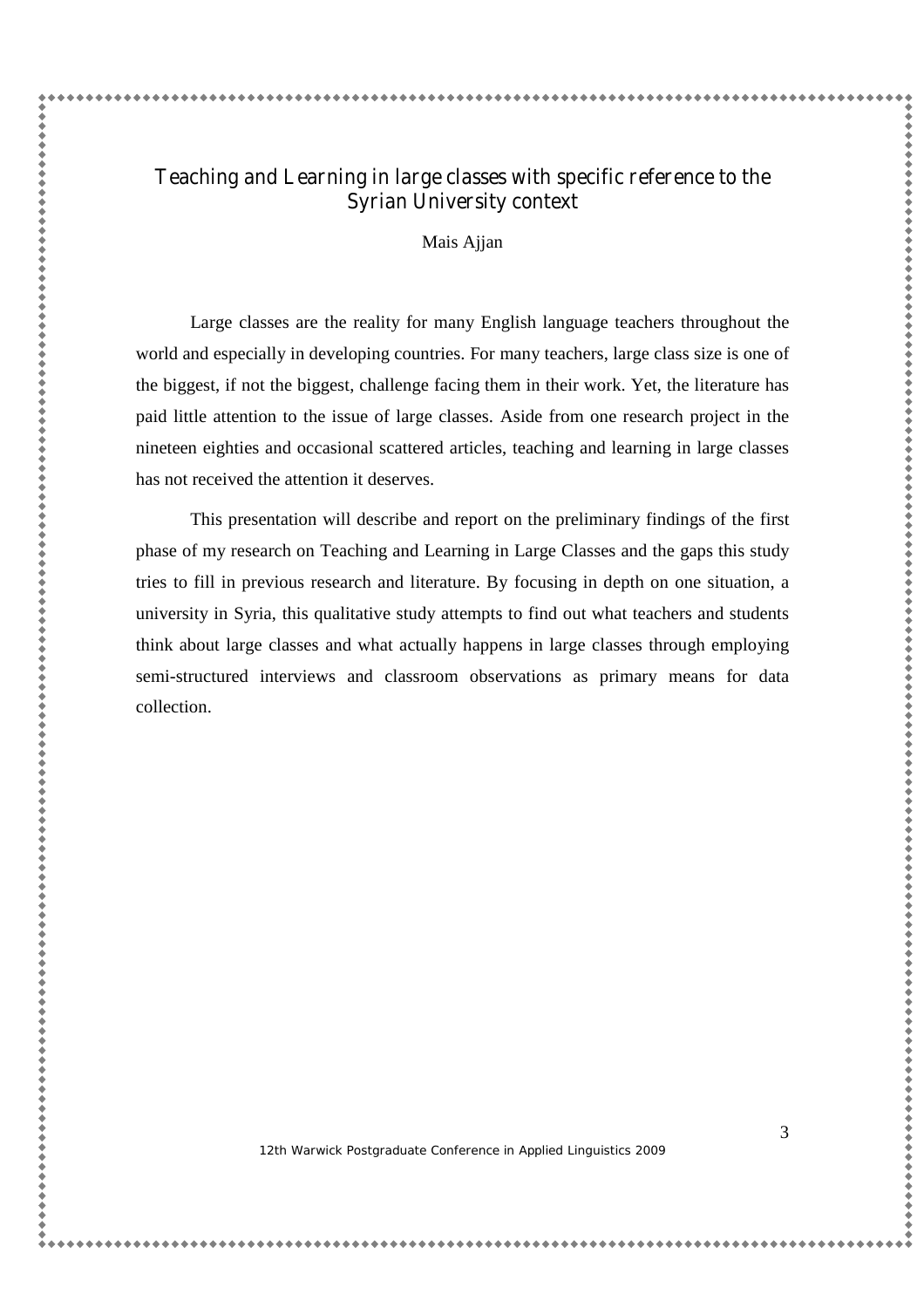Vera Busse

The presentation will describe the background, rationale and method of data collection for my doctoral research project, which examines the motivational processes of students studying for a foreign language degree. It will also outline preliminary results gathered through quantitative and qualitative data analysis.

Motivational theory has increasingly been focusing on the dynamic character of motivation in institutionalised learning contexts, yet despite theoretical advances, few studies have been conducted to establish empirical support for this direction in the literature. This doctoral research project responds to the paucity of longitudinal data through an examination of the motivational development of students studying German at Oxford University and Warwick University. The study is explorative in character and qualitative in methodological focus, although both qualitative and quantitative methods are employed.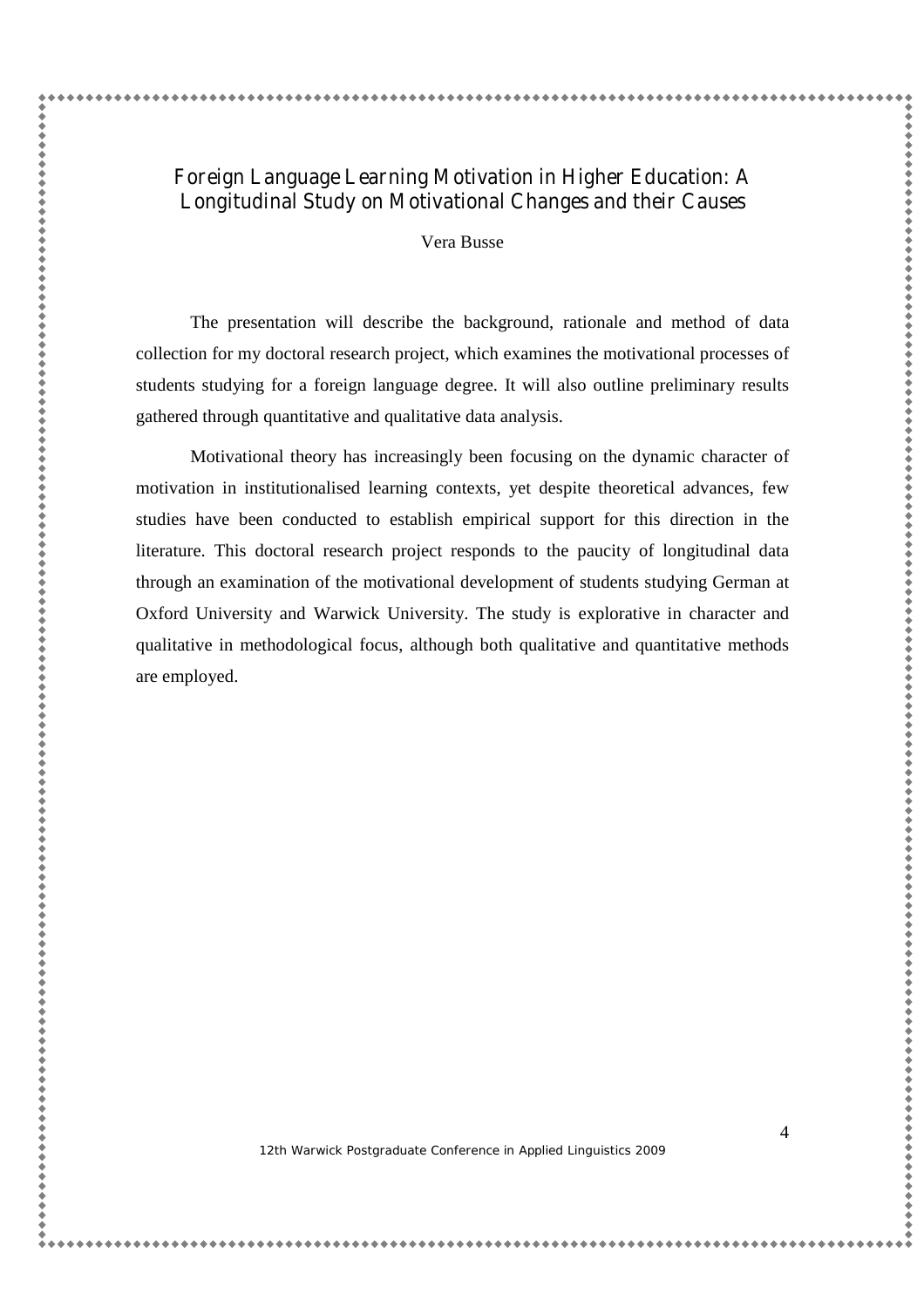## **Psychological factors affecting the use of English as a second language: A qualitative study of motivation and identity among Japanese in the British context.**

 $\ddot{\bullet}$ 

Mikio Iguchi

Mainstream theory of L2 motivation suggests that the recipe for a successful L2 learning is to have integrativeness, which is the openness to a tangible target language community. However, do the native Japanese speakers (NJS) wish to integrate with the local English community in a multicultural British context?

My research questions are qualitative, exploratory and explanatory, which can be categorised into five main questions:

1. How do the NJS weigh integrativeness as they use English in the UK? Who do they wish to integrate with? How does it change?

2. What kinds of acculturation attitudes do the NJS have towards the native speakers, their own ethnic group and foreigners in the UK they interact with? Which is the most valued one? How do they change?

3. What is the NJS'perceived identity in the UK? Do they think of themselves as Japanese, British, or global citizens? How does it change?

4. In the NJS'perception, who owns the English language? How does it change?

5. How do integrativeness, acculturation attitudes and identity relate to willingness to communicate (WTC)? What determines WTC? How do they change along with time?

I am using semi-structured interviews, repeated interviews and observation for the sake of triangulation. For data analysis, I plan to use a narrative approach to construct life histories and a respondent validation to ensure unbiased analysis. This is an ongoing research so the most updated findings will be presented on site.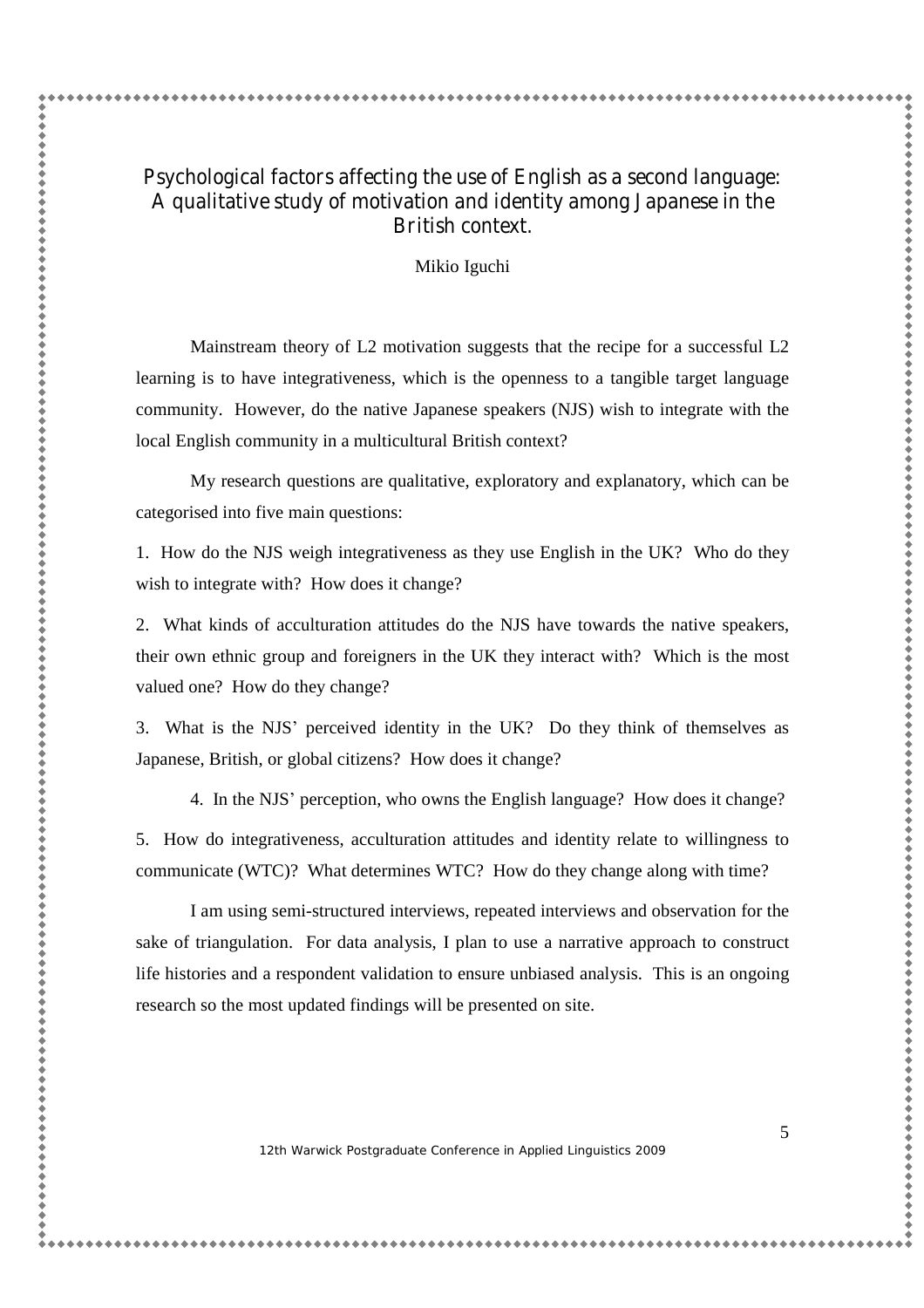### **Writing Together, Learning Together**

Young Ok JONG

In recent years, teaching English to young learners has become a global phenomenon with the widespread belief, 'younger is better'. Along with much attention to the development of communication skills of L2 learners, language output has taken place as a result of participating in language learning activities and producing the target language. However, relatively little empirical research on the written output of EFL children has been undertaken as compared with the number of studies on the oral output of ESL adult learners in the field of task-based language teaching. In addition, writing has been regarded as a silent, private and solitary activity. From the social constructivist perspective, it is therefore significant to study the processes and products of EFL children's collaborative writing.

The aim of the present study is to discuss the pedagogical benefits of collaborative writing when a group of Korean EFL children repeated three different types of writing tasks three times. 10 Grade 6 primary school children (aged 11/12) worked with a selfselected partner over three weeks. After the three-week writing programme, the children were invited to follow up interviews in pairs to reflect on their first experience of collaborative writing. On the basis of the results of quantitative data analysis (i.e., written texts and pair dialogues) and quantitative data analysis (i.e., paired interviews and classroom observation), I will argue that collaborative writing is of considerable value to L2 learners as a way of enhancing peer interaction and learning the target language in the social context of the classroom.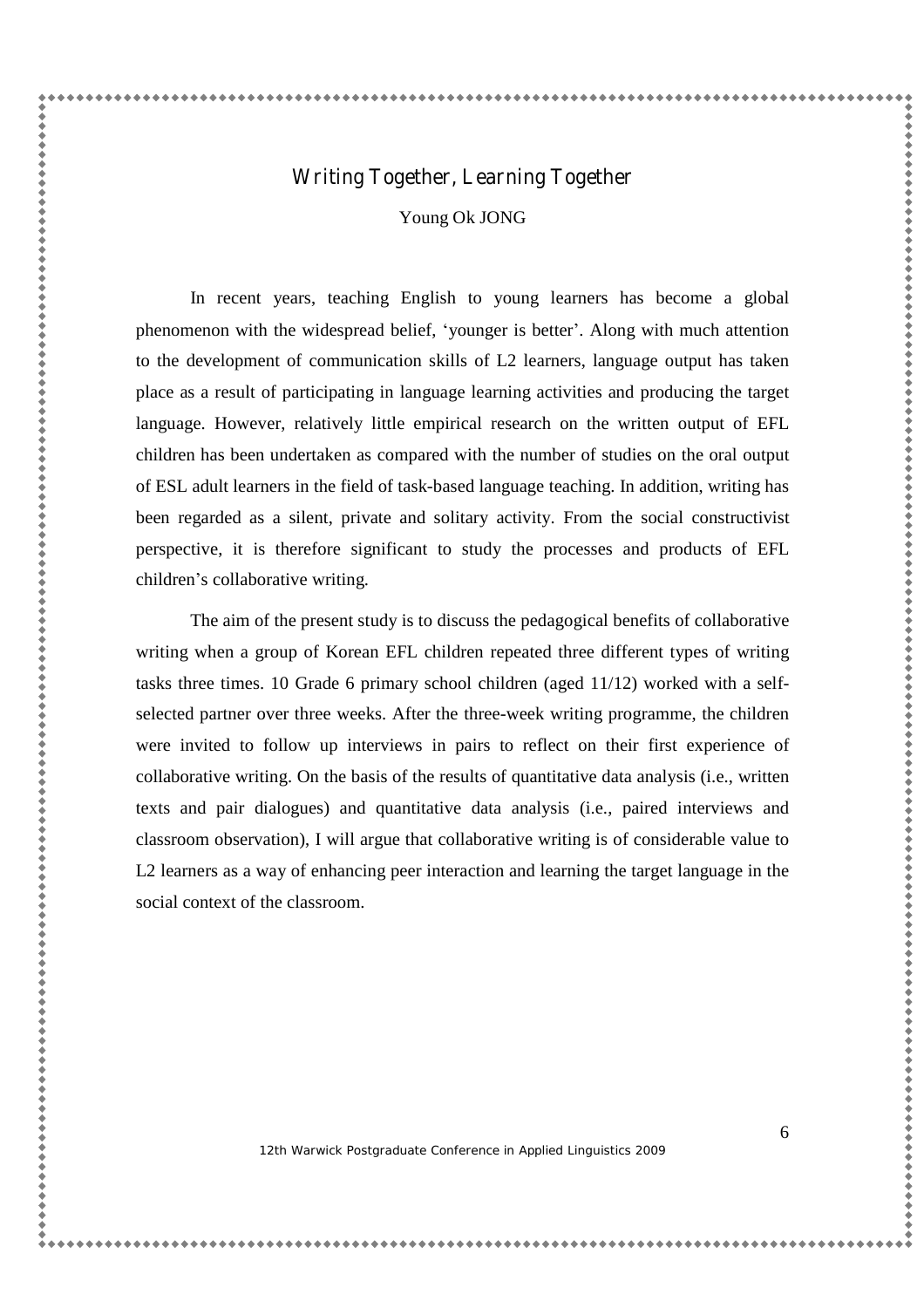## **An Analysis of Secondary School English Textbooks in Kenya: The Interpretation of Integration**

Alice Kiai

My study analyses textbooks that are currently in use for teaching and learning English at secondary school level in Kenya.

Based on the introduction to the 2002 syllabus which informed the content of the target textbooks, I have isolated three concepts for investigation. These are communicative competence, British Standard English and integration.

I will analyse the textbooks in the light of these concepts and discuss the findings in view of the broader language learning goals, and national goals of education. Finally, I will comment on my findings in relation to ELT theory and practice, especially as it relates to an ESL environment such as ours.

In this paper, I begin to examine more fully the meaning of integration as conceptualized in the 2002 English syllabus. Integration involves not only teaching the four skills in a complementary manner, but also the merging of literature in English and English language in order to strengthen and enrich both. The analysis is limited to one textbook series –*Head Start Secondary English* (Form 3 to 4), published by Oxford University Press.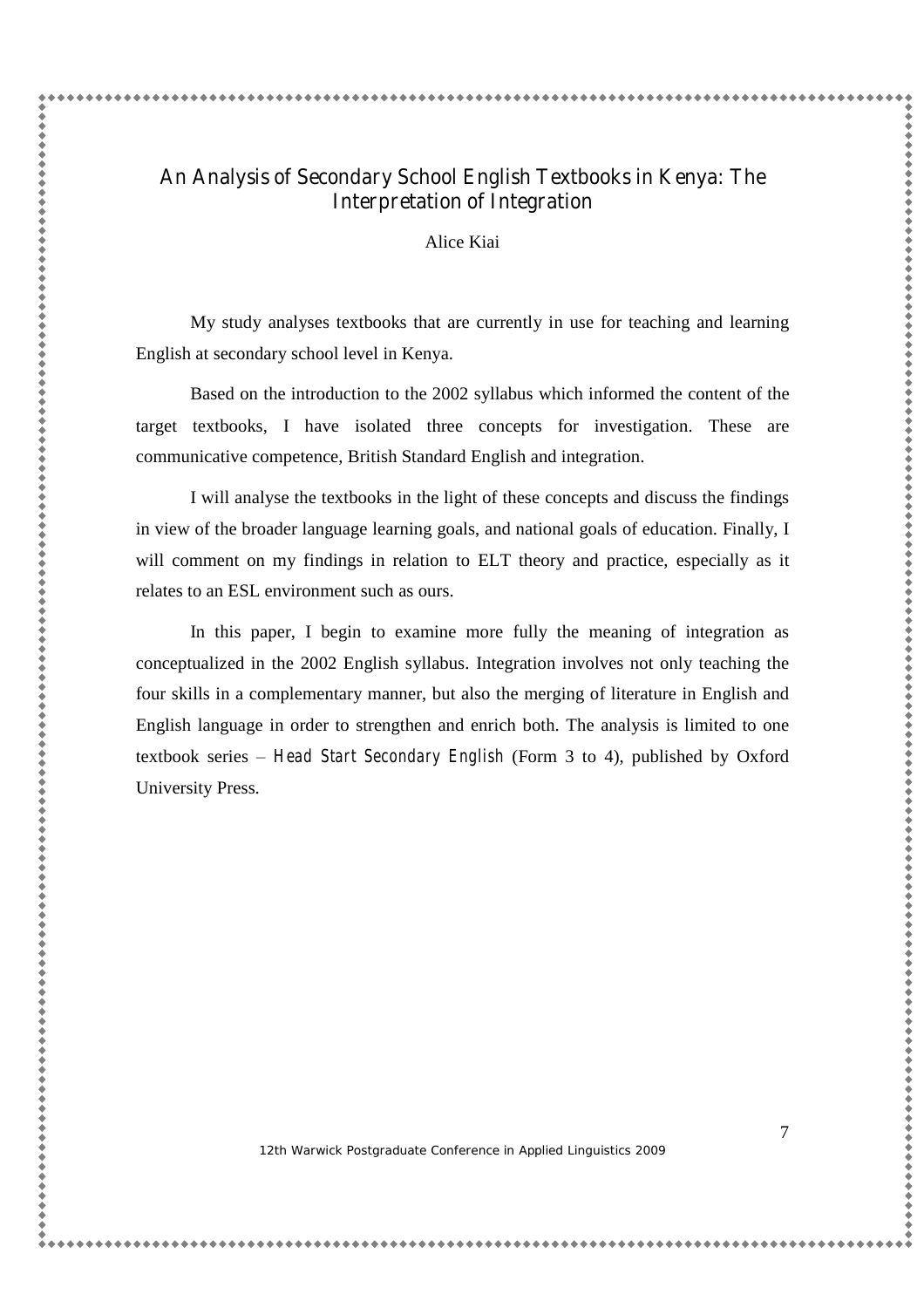### **Chinese students reading to learn: what do their protocols reveal?**

Jie Liu

One of the objectives of my PhD research is to establish how Chinese students€31 reading develops while they are studying for their MSc in the UK. My main interest is in the students' use of reading strategies, and in the change of their employment of such strategies over a year's time. I hypothesise that their reading will be more text-bound in the weeks after arrival due to their experience of undergraduate education in China, and that their use of strategies after six months of study will suggest a transition has occurred as they become more immersed in the UK educational context, and more task-focused in their reading. I collected data twice from the same participants in the form of think-aloud protocols in the periods November/December 2008 and April/May 2009, to measure the Chinese students'on-line reading processes. The data consists of 30 audio-recordings of 15 participants verbalising their comprehension processes while reading an academic article. The transcribed protocols are analysed to explore readers'processing with regard to comprehension and decision-making during reading. In this presentation I will discuss the development of my coding book, which is to be used for further analyses, and illustrate the evidence the students'protocols provide.

8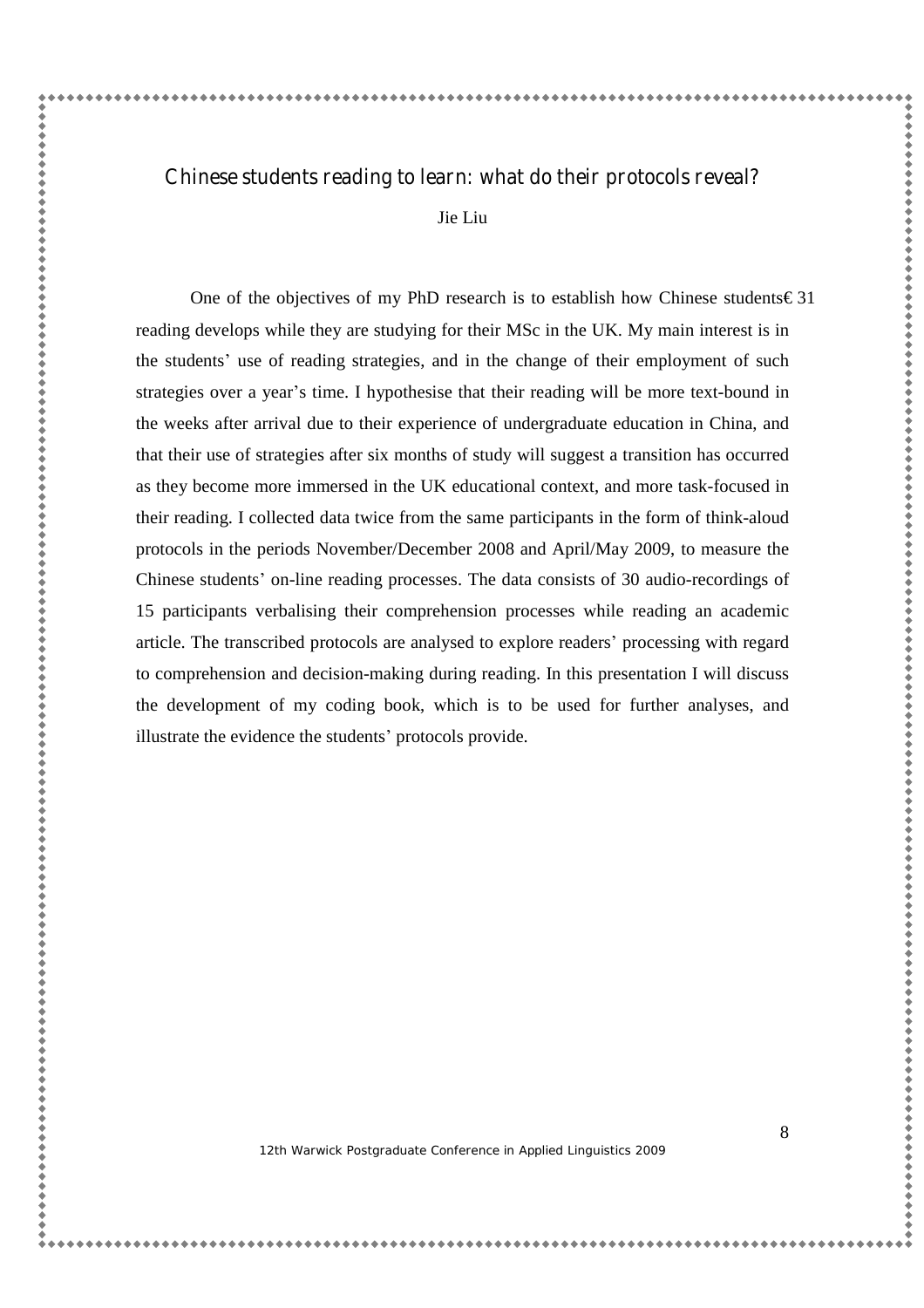## **The Treatment of Lexis in Skills-Based Classrooms at a Turkish Private University**

Sukru Nural

To date, the role of lexis in language learning and teaching has been well documented in ELT literature due to corpus linguistics research (McCarthy and O'Keefe, 2005) and a substantial number of studies in lexis acquisition (Schmitt, 2007) which seems to overshadow those conducted in lexis instruction. The latter has been traditionally viewed as teaching word meaning by providing students with a set of synonyms and antonyms which is considered to lead to vocabulary development. Although lexis became a learning objective in its own right due to the recognition of the meaning-making potential of words (Thornbury, 2002), the concept of 'knowing a word' which is mainly based on a continuum cannot be easily defined. It has been divided into different categories by different researchers (Richards, 1976; Nation, 2001; 2005).

The implications of the dimensions of lexis for classroom practice have not yet thoroughly emerged. Language instruction involves explicit and implicit teaching, both of which have their respective characteristics (Clark and Ishida, 2005). As far as lexis instruction is concerned, there is unanimous agreement on the advantage of adopting the combination of not only explicit but also implicit instruction. The major focus of the study is on instances of explicit teaching in an effort to find out possible factors which potentially affect the way teachers teach lexis in skills-based classroom

A case study as a research design will be employed to explore the issue in depth by observing four teachers teaching the same course at a School of Language of a Turkish private university. The purpose of this collective case study is to explore how EFL teachers treat lexis in intermediate skills-based classes. To this effect, I will employ research instruments such as classroom observation, interviews, audio-stimulated recall and supplementary artefacts in the form of handouts and language teaching materials. Those will reveal the challenges and needs of English teachers concerning lexis teaching as well as implications for teacher education so that teacher voice can be heard which seems to be kept quite in the amidst the lexis acquisition studies.

The present study aims to address the following research questions:

What are the factors influencing the way the teachers treat lexis in language classroom?

To what extent do those factors relate to challenges teachers encounter during lexis instruction?

Is there any evidence which shows teachers'attempts to overcome the challenges they have encountered whilst teaching lexis?

At present, as a part of my pilot study I have the observation and interview data available, which has been already coded into the dimensions of word outlined by Nation. I will be presenting some issues emerged from the classroom observation and the interview with a teacher of English.

12th Warwick Postgraduate Conference in Applied Linguistics 2009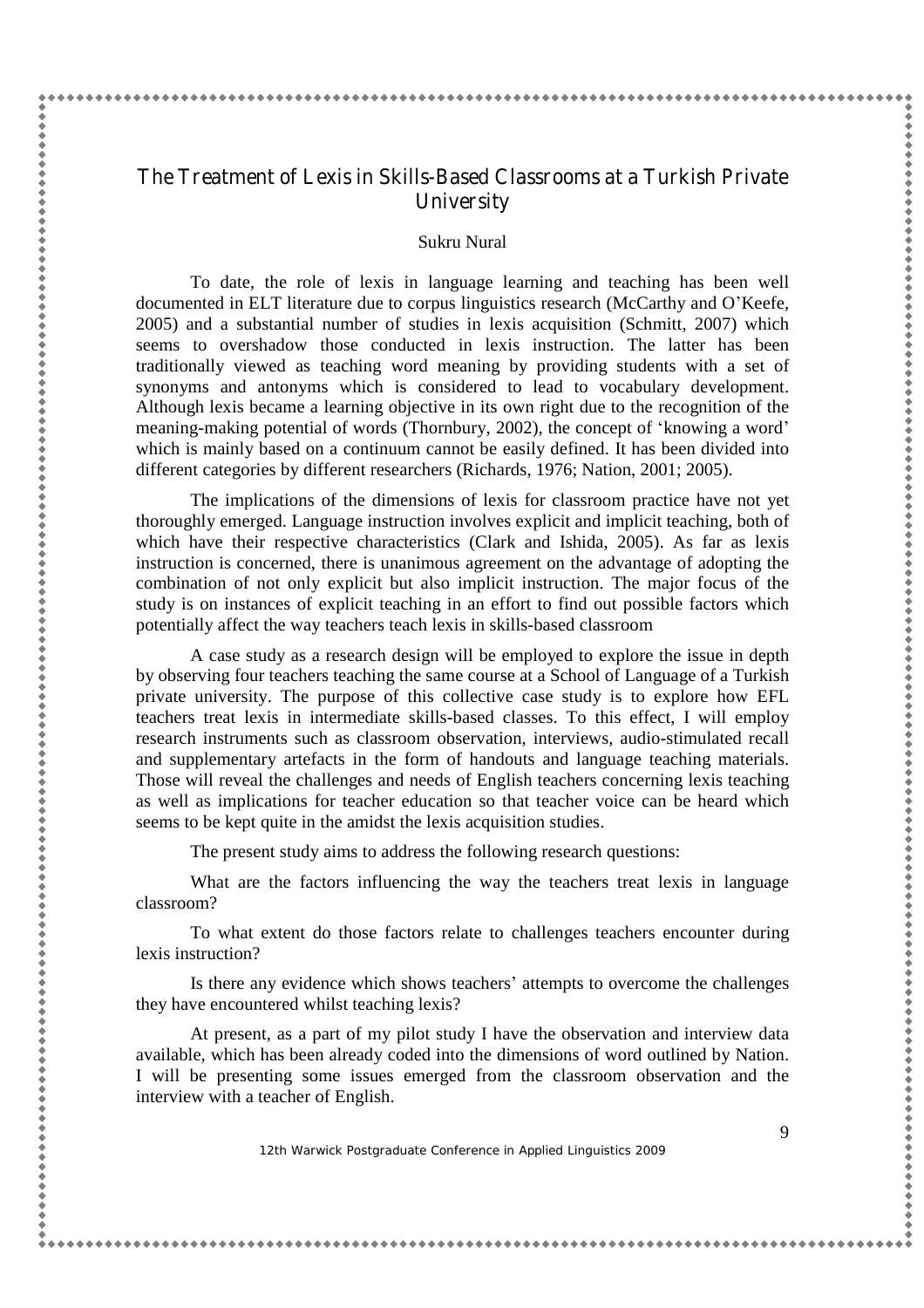# **Professional Development: Experiences of English Teachers at Primary Level in Thailand** Oranuch Puangsuk

This research study aims at exploring professional development of English teachers at primary level in Thailand. The participants of this research study will be twelve English teachers working with pupils in Grade 6 at primary schools in Ubon Ratchathani. The main objective of this research study is to assist the English teachers to improve their professional development in their own contexts.

This research study is an action research design, consisting of three main stages: Initial Stage, Action Stage, and Reflection Stage. The aim of the Initial stage is to explore the issues or concerns that the English teachers have to face and their opinions on possible solutions towards their own practices. During the Action Stage, action research is mainly integrated as a part of the professional development program. The objective is to involve the teachers to reflect and improve their own practices through self-reflection and collaboration with others. The aim of the last stage, the Reflection Stage, is to explore the perceptions of the teachers after having participating in this research study. The research instruments of this research study are semi-structured interviews, focus group interviews, field notes, and reflective teaching journals.

It is expected that findings from this research study will be fruitful in providing guidelines to improve professional development programs for English teachers, and more importantly, it will be valuable for the development of English language teaching and learning in Thailand.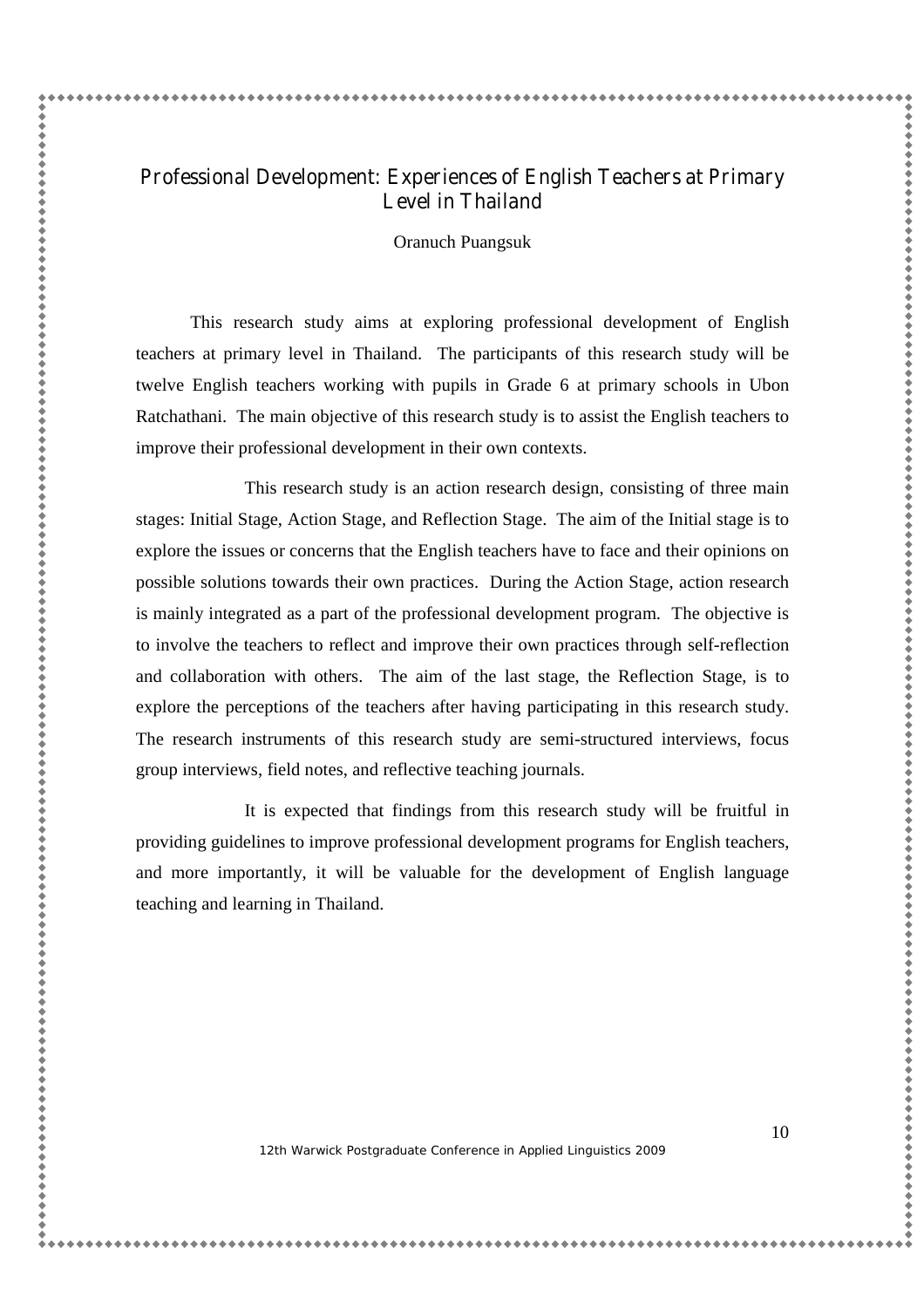# **Tutor views about the relationship between academic and professional writing: The case of two departments at the University of Botswana.**

Boitumelo Tiny Ramoroka

The EAP programme at the University of Botswana was set up to consolidate the teaching of study skills, academic skills as well as professional skills. Tutors are involved in designing and delivering academic writing courses for students from various disciplines. The design of these courses is to enable undergraduate students to become better writers in their disciplines.

The general view that has dominated the ESL classroom is that students can be given generic skills that they need to reproduce texts in their different disciplines. Hyland (2000) however argues that academic writing practices are the core of each discipline and can not be seen as general skills that can be taught in the EAP classroom. This could be partly due to the different professional communication goals of the disciplines.

In this paper I will draw from interviews with Media Studies tutors and EAP tutors. Using the Nvivo programme I will analyse the interviews to explore the writing tasks that students do in the EAP writing course as distinct from the writing tasks in the Department of Media Studies. I will address what tutors perceive to be good writing.

Through the discussion, I will address the broader issue of to what extent the EAP writing socialises students into the discourse of their faculties.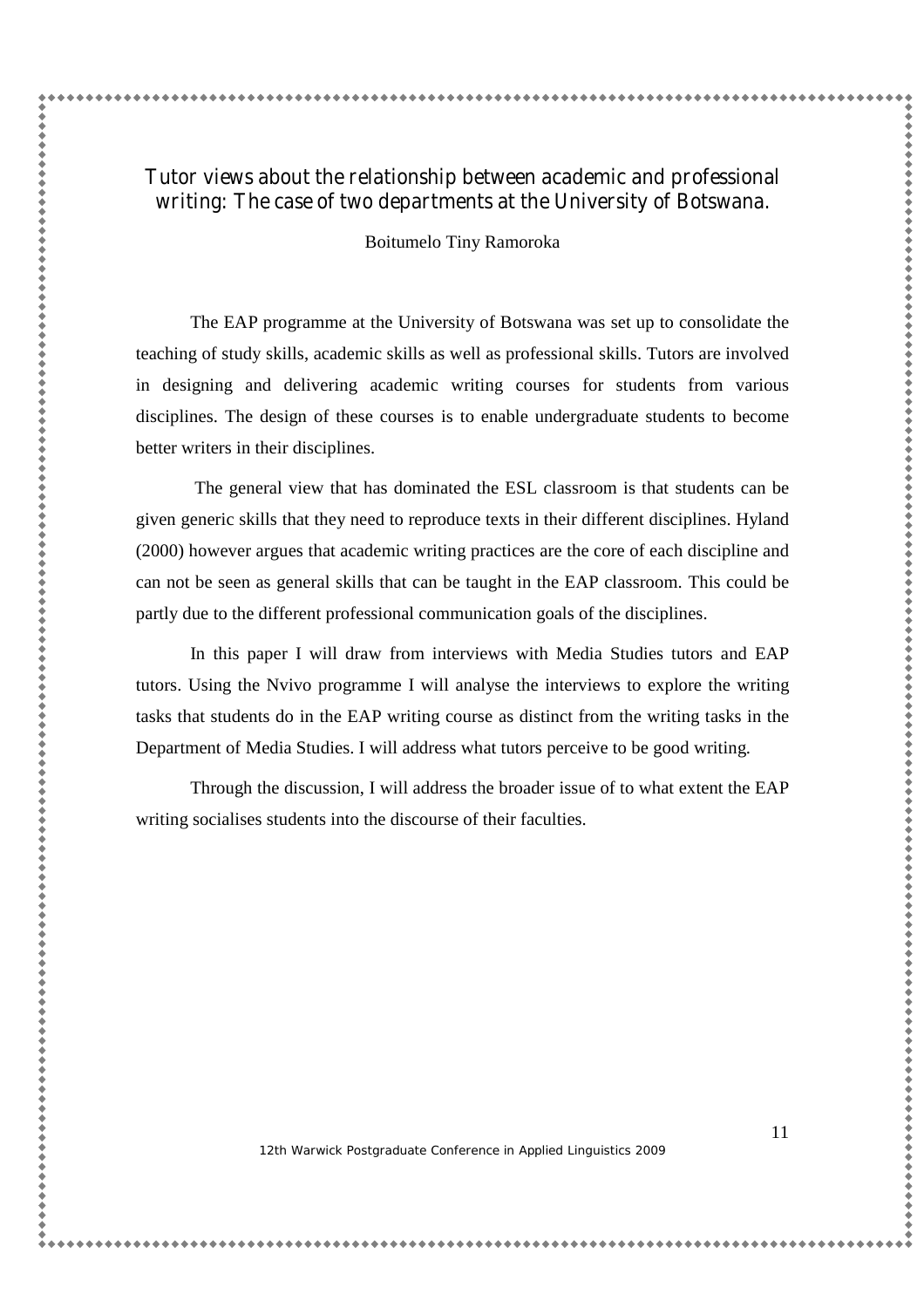### **Investigating student-student scaffolding interaction during collaborative tasks**

Warithorn Samana

According to Vygotsky (Vygotsky, 1978), students can learn from other people through 'scaffolding'interaction. This interaction will push students to go beyond their 'actual developmental level'.This classroom research focuses on the scaffolding interaction of repeater students while they are doing collaborative tasks. It aims to find the evidence of scaffolded assistance the students provide to their peers, and further investigate whether the assistance can lead to language development.

The participants in this study are Thai university students who enrolled in an English language course. The students voluntarily agreed to have their talk recorded during their classroom pair works throughout the course. There are two methods in this study: audio-recording and interview. The students' talk was transcribed using conventions from conversation analysis (CA), and analysed for Language related episodes (LREs). The analysis of students' talk, supplemented with the interview about their learning experience during the tasks provided the insight about scaffolding interaction and process of learning.

12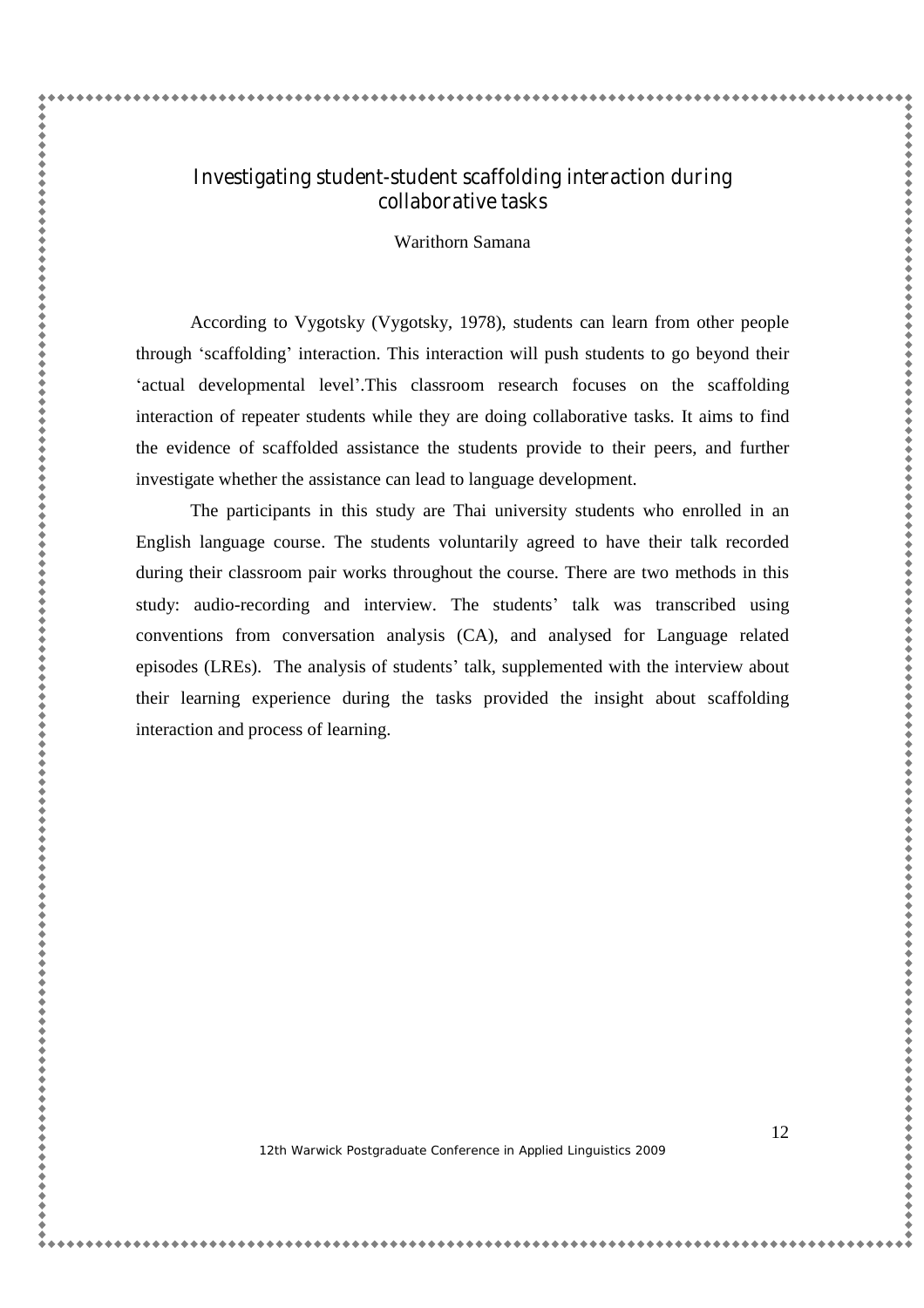# **The manifestations of grammar-related pedagogical knowledge in the language teaching practices of an EFL secondary school teacher**

Hugo Santiago Sanchez

Language Teacher Cognition has been an area of research for more than 30 years, achieving a steady and significant growth in the last 15 years. Such research interest has allowed us to gain insight into teachers'mental lives and to understand the psychological bases of their professional practice. Most studies, however, have been carried out in English-speaking countries, private institutions or universities, and in relation to the cognitions and practices of ESL (English as a Second Language) teachers, as opposed to EFL (English as a Foreign Language) practitioners, who are native speakers of English and who teach small groups of motivated adult learners (Borg 2003). The purpose of my presentation is to introduce some preliminary findings of a research project carried out in a relatively neglected language teaching context, though arguably more representative of English language teaching settings around the globe: EFL monolingual classes at a state secondary school. The focus of the session will be specifically on describing an experienced EFL teacher's grammar-related pedagogical knowledge (GRPK) in relation to her actual grammar teaching practices. In line with Shulman's (1987) definition of pedagogical content knowledge, GRPK is used in the present study to refer to the teacher's knowledge of the instructional strategies (e.g. metaphors, analogies, examples, L1-L2 comparisons, demonstrations, grammar practice, etc.) which she uses to represent and formulate grammar contents in order to make these accessible to the learners. Reference will also be made to three other foci of the study: her apprenticeship of observation, her knowledge about grammar, and the contextual factors which have an impact on her classroom practices. I will conclude with a brief discussion of the implications of this research project.

Borg, S. (2003a). Teacher cognition in language teaching: A review of research on what language teachers think, know, believe, and do. *Language Teaching,* 36, pp. 81-109.

12th Warwick Postgraduate Conference in Applied Linguistics 2009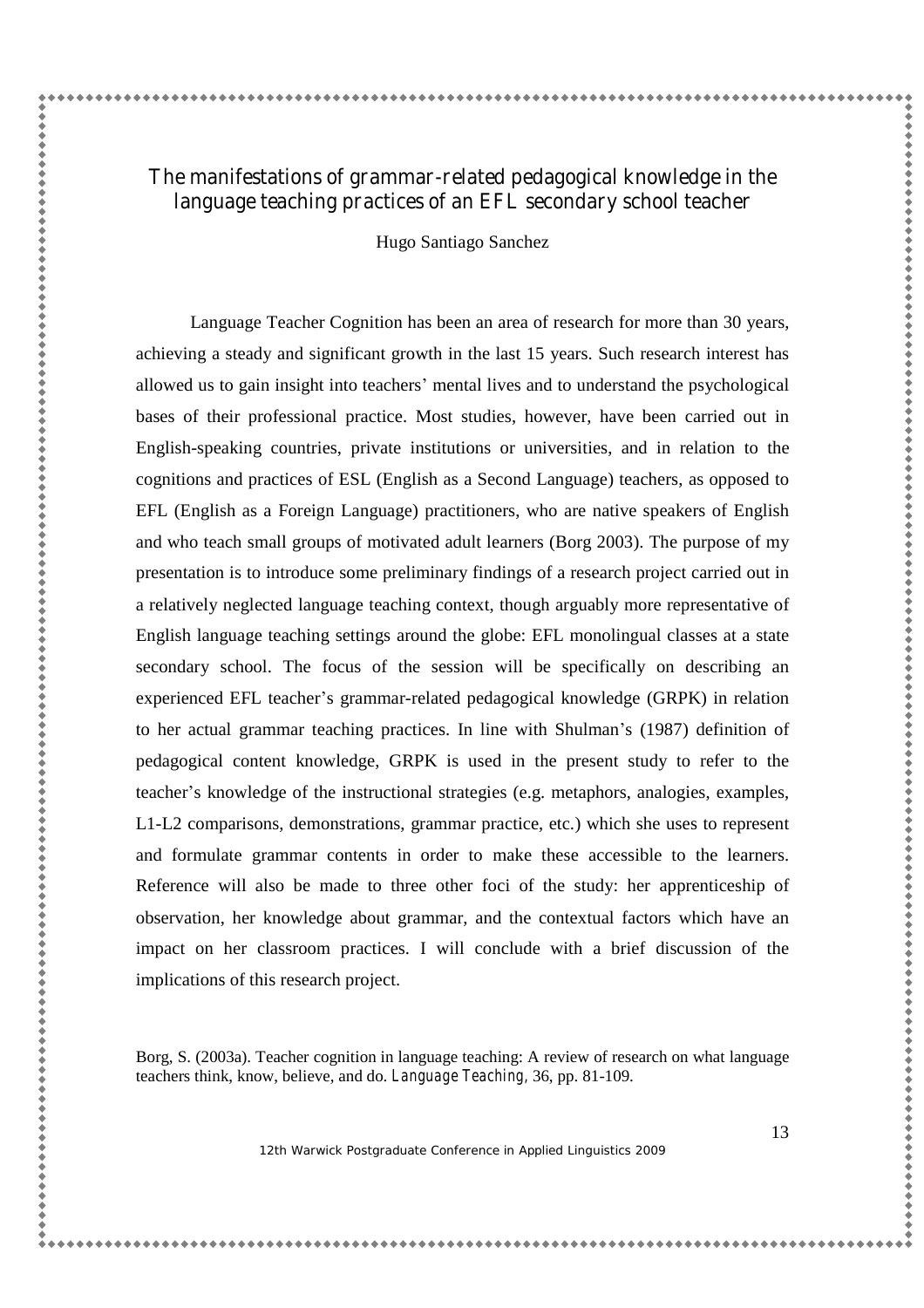# **Enhancing longer-term sustainability of in-service training initiatives in Korea**

 $\hat{\mathbf{x}}$ 

Joan Sim

The paper is a part of an ongoing EdD research project examining decisive factors for longer-term sustainability of INSET initiatives in Korea. This study describes one particular INSET course and focuses on the participating teachers' perspectives of underlying causes for success and failures in implementing new skills and ideas acquired from INSET. Semi-structured interviews were employed at different times after the course delivery to gather information from the three teachers who participated in the three-week short INSET course in 2008.

Many Korean English teachers attend an in-service teacher training course, whether it is voluntary or compulsory. The assumption is that such a course would aid their professional development and enable them to put into practice new skills and techniques introduced as part of the course programme. However, after the course, it is common for teachers to experience severe feelings of inadequacy in terms of their ability to sustain changes in practice over the longer term. In addition, attempts to implement innovations indicated that the initiatives undertaken have sometimes failed to produce actual changes in practice and my research so far suggests that only a few of the ideas presented on the course were taken up in the way anticipated by the teachers  $\epsilon$ 3In fact, teachers'interpretation of the training content in their own terms, and the effect of school context on implementation emerged as salient issues for longer-term sustainability

However, on a more encouraging note, the findings so far indicate that the INSET course has contributed to teachers' professional development in a number of more positive ways.

The major hindering factors in implementing the objectives of INSET courses in actual classroom teaching over a longer period of time are found to include a lack of follow up courses, an absence of a mentoring system in the schools, and contextual factors such as multi-level and large classes

I would contend that considering the factors that impact on the long term sustainability of teacher training is a more important focus than the immediate transfer of technical skills; without an understanding of these factors, it is likely that the outcome of short training courses will remain somewhat ephemeral in nature.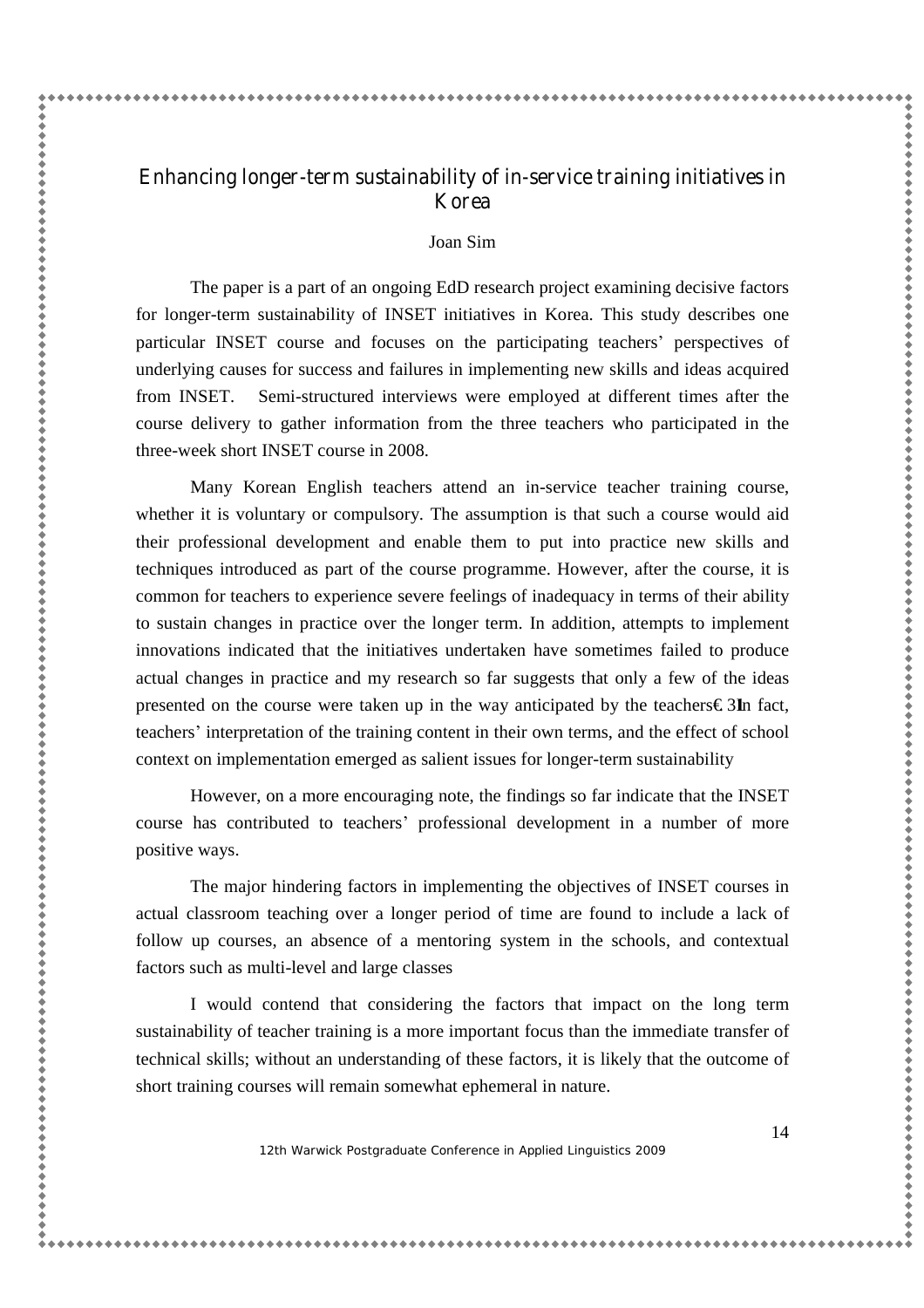### **B-learning and Communities of Inquiry.**

Jane Spinola

There are ongoing attempts to enhance the goals of Higher Education in order for it to adapt to current societal demands. B-learning can be seen as a means to an end and this paper aims to exemplify how b-learning can aid in the restructuring of Higher Education. Grounded in the data obtained through Action Research cycles (ARCs) were elements that led to believe in the strength and importance of Communities of Inquiry (CoI). These are seen to support 'connection and collaboration among learners and create a learning environment that integrates social, cognitive and teaching elements in a way that will precipitate and sustain critical reflection and discourse'(Garisson, 2008, p.8).

When a community (in this particular case, a virtual one) has common purposes of learning outcomes, CoI develop. They do however need to be aided by adequate tools and strategies. B-learning enhances a learning environment that fosters the growth of common objectives, learning outcomes and a social community. I hope to illustrate how the process takes place by using examples from course Forums on Moodle, which were written by students whilst carrying out ARCs. These will help exemplify how CoI develop, whilst taking into consideration key elements such as social, teaching and cognitive presences.

This paper hopes to reinforce the potential of b-learning as well as the role of technology in the changes occurring in societies and in the educational systems. It is important to understand and acknowledge the central position CoI are taking in learning environments so as to stimulate the necessary changes in teaching practices. Might this be a glimpse into the future of reshaping higher education?

12th Warwick Postgraduate Conference in Applied Linguistics 2009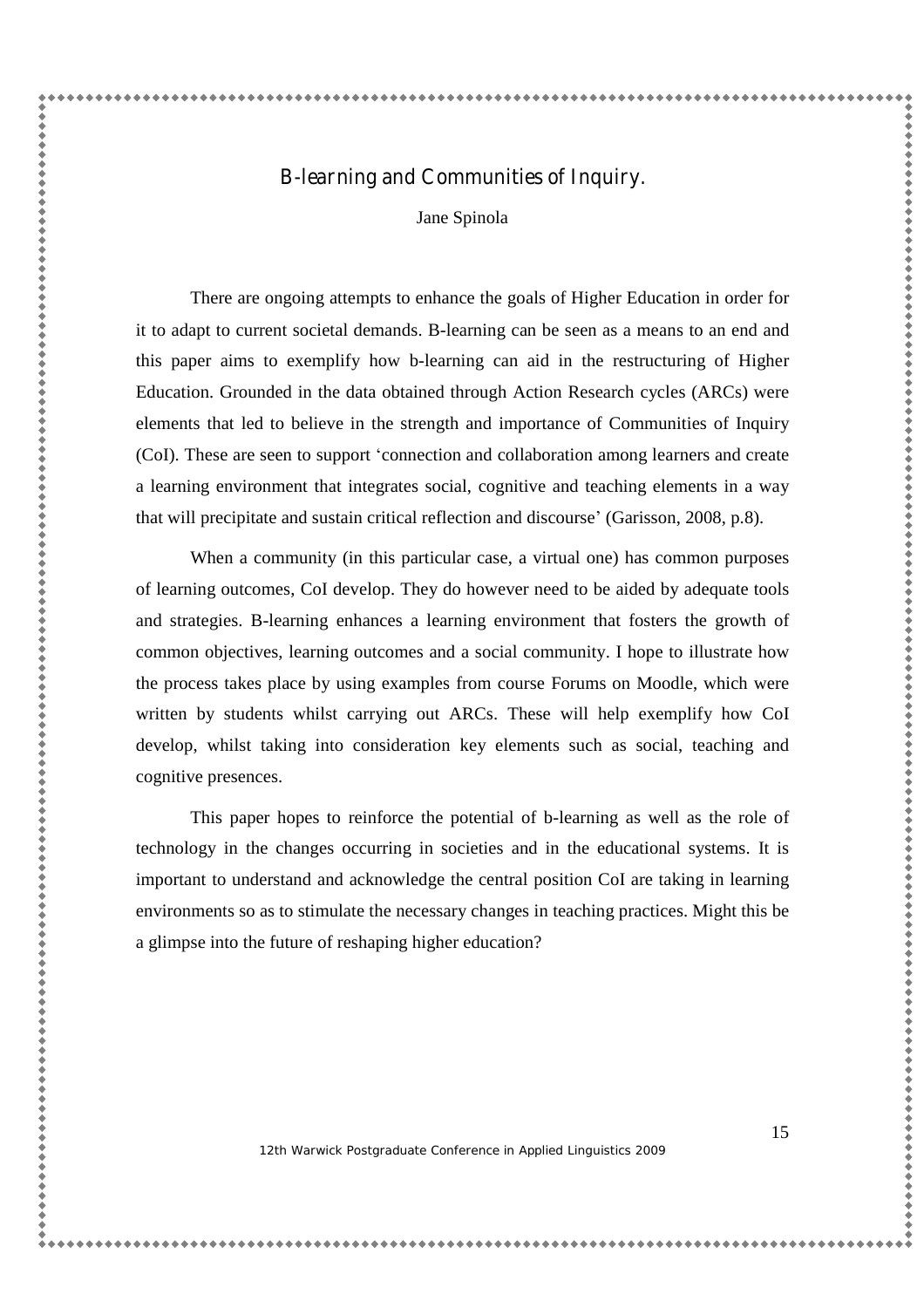Chiung-ying Su (Joy)

Toffler and McLuhan both argue that spoken form would gradually become the dominant form of human communication in information age. Development of real-time techno-communication such as e-mails and text messages appears to have become new discourse genre with clear spoken language features.

 This communication demand has been putting pressure on improving effectiveness of ELT in EFL context such as Taiwan in relation to its generally written grammar-based classroom practice. Taiwanese college students are strongly encouraged to take part in global activities. However, reports have shown that most students could not use English communicative, some may even 'speak like a book'and textbooks appear to have a missing link to spoken English grammar features.

 Regarding teaching speaking, computerized language labs and multimedia teaching materials seem to be highly valued in Taiwan. However, most students tend to be confused with the 'ungrammaticality'of spoken English in movies and media products and wonder why they are taught and tested on canonical grammar when native-speakers of English actually use "simpler versions"in everyday communication.

 This survey is an attempt to use a self-completion questionnaire to describe, first, college students'previous English learning experience; second, their understanding of the difference between written grammar and spoken grammar; last but not least, their attitude towards learning native-like spoken English and the need for learning American/ British culture.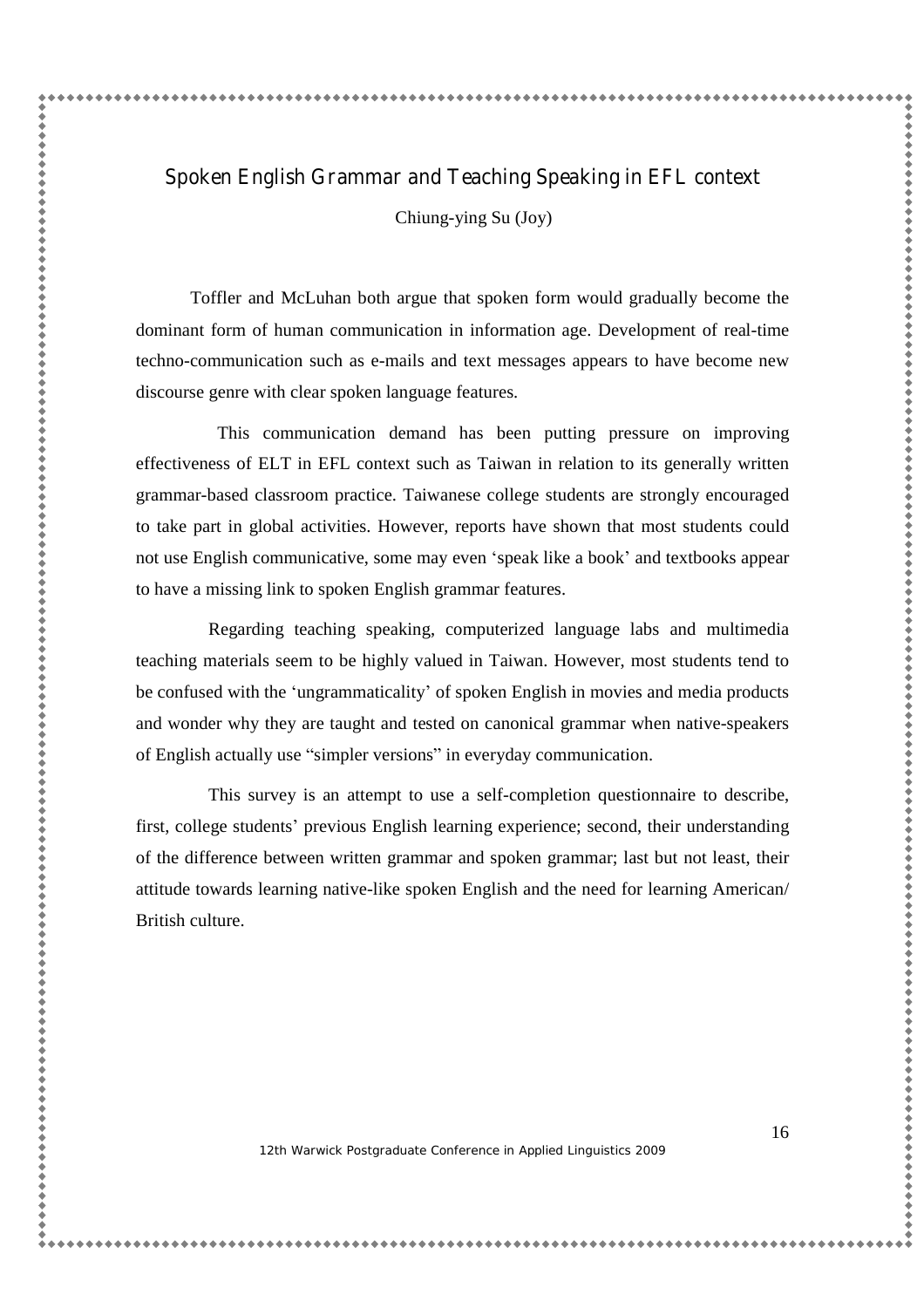### **Becoming members of a professional learning community: experience of beginning Hong Kong English teachers in their first year of teaching**

Hau Hing Tang (Elaine)

My study sets out with the aim to investigate how novice Hong Kong English teachers make sense of teaching, particularly in becoming a member of a professional learning community (PLC), in their first year of teaching. This will be done in relation to the government's recent endorsement of an induction system recommended by the Advisory Committee on Teacher Education and Qualification (ACTEQ), who advises the government on teacher education and development policies. This induction system was the first official though voluntary induction plan proposed and a resulting tool kit that includes a package of integrated programmes designed for school-based support was published. While most studies in this area have examined mainly the value of induction in combating attrition, my project seeks to investigate how schools can provide a cohesive model linking preservice education and inservice support through a collaborative system and school-based approaches. Adopting a qualitative inquiry, I am going to study the relationship between PLCs and the development of new teachers, to what extent the tool kit facilitates the kind of support intended in the new induction system and how it shapes professional dialogues between the novices and their colleagues/mentors, as well as other modes of support new teachers experience in their first year. Methods include interviews with officials, mentors and novices, analysis of recordings of meetings between novices and their colleagues, classroom and staff room observations, and content analysis of the induction tool kit and related documents.

12th Warwick Postgraduate Conference in Applied Linguistics 2009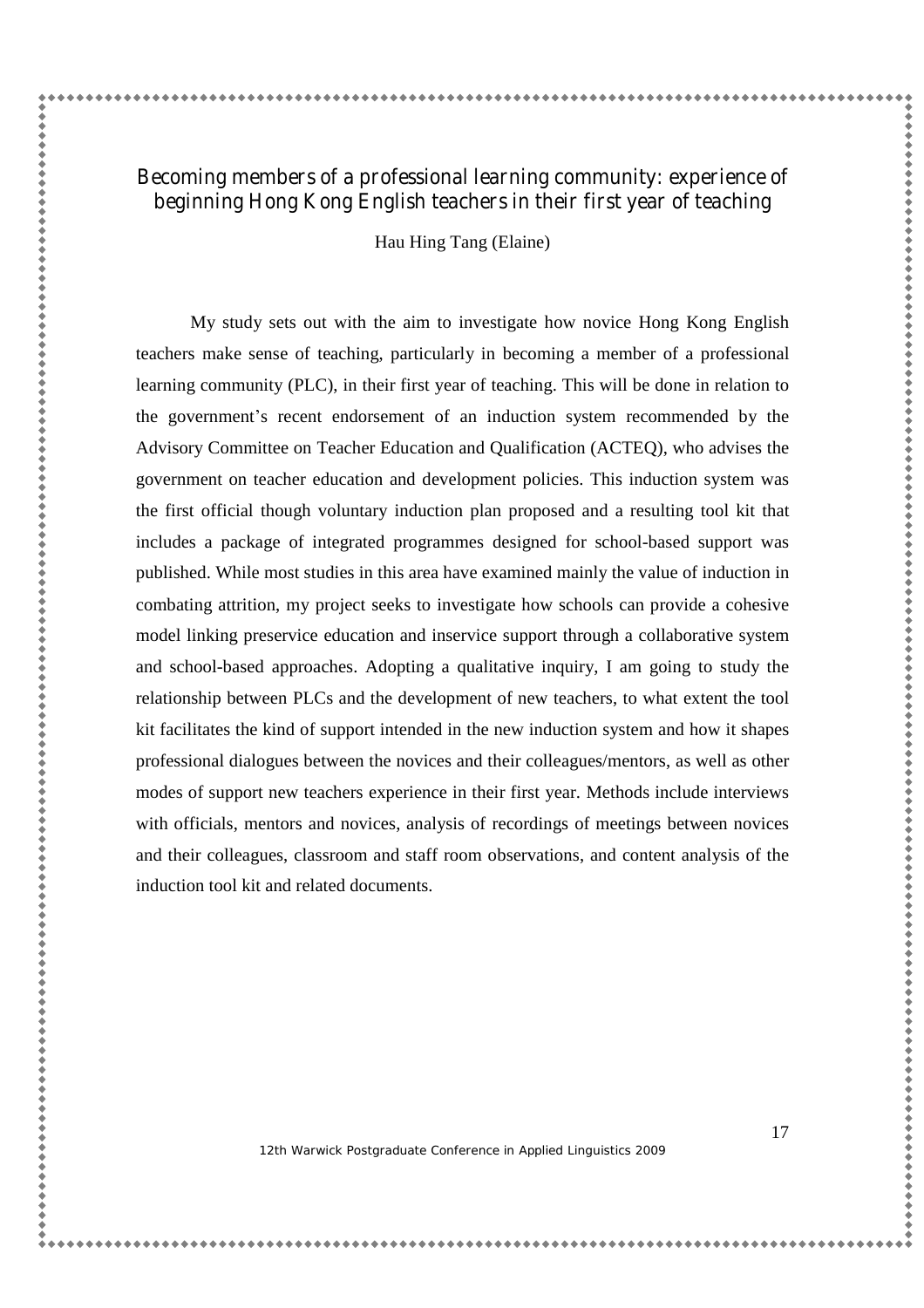### **Bilingual Teaching in Thailand: A Study of Teachers' Working Lives and Professional Experience**

Maneerat Tarnpichprasert

The concept of bilingual education referring to the model of instruction which some content subjects are taught in the second language has been implemented in many parts of the world in order to foster second language learning, particularly English. As with several countries, bilingual education has become a significant model for ELT in Thailand. In the light of the popularity and the dramatic growth of bilingual programmes in the country, there is a great demand for teachers, giving rise to concerns about the shortage of bilingual teachers and the quality of current bilingual teachers. The unique teaching environment of bilingual programmes and special character of bilingual students create a challenging professional environment for the teachers involved, so the paucity of research in this area is surprising.

My research investigated the professional backgrounds, experiences and working conditions of bilingual teachers in Thailand in order to provide an insight into the professional lives of such teachers and to contribute to a better understanding of the current state of bilingual teaching in the country. Based on the use of qualitative research methodology, including an interview study of bilingual teachers and fieldwork at a leading bilingual school; the research results revealed an overall picture of bilingual teaching and teachers in this context which surprisingly falls far short of the ideal bilingual programme presented by the Ministry of Education of the country. In view of this, I would like to share with you in this presentation some main findings emerging from this study.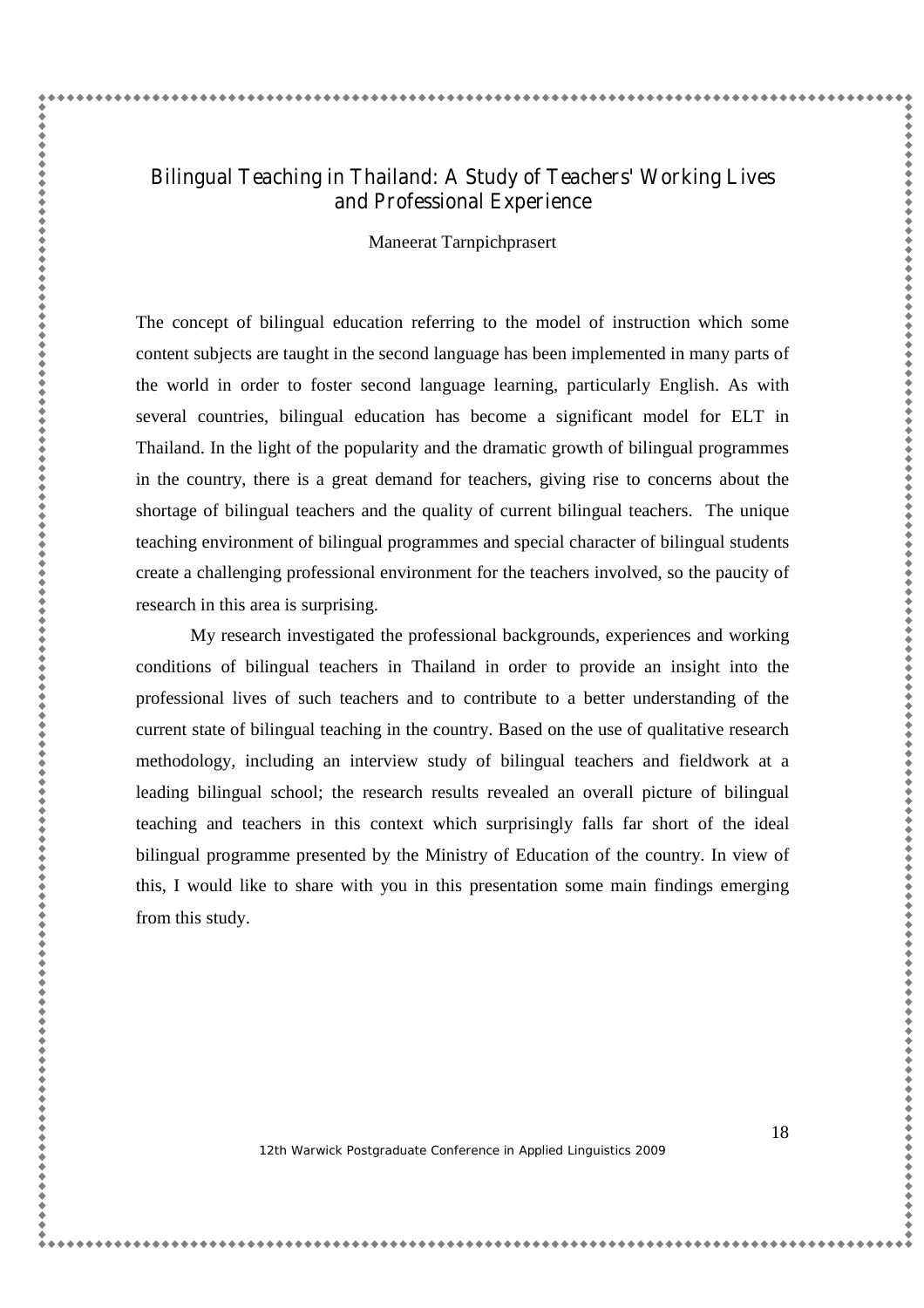### **Actual and Possible Selves in the Foreign Language Classroom**

Florentina Taylor

Truancy and drop-out rates are increasing in most countries, and research has identified foreign language classes as the most likely to be avoided by students. At the same time, both foreign language classes and adolescence have been linked to identity complications. However, very little research has addressed school absenteeism from a multiple-identity perspective.

Bringing together several socio-psychological theories (e.g., possible selves, selfdiscrepancy, self-presentation, impression management), this paper presents a novel theoretical model which postulates the existence of two self dimensions (actual/ possible and internal/ external) resulting in four self categories: private, public, ideal and imposed. The interplay of these four categories within the individual is hypothesised to lead to motivational or amotivational self systems.

This presentation will focus on the applicability of this model in teenage foreign language classes, suggesting an identity perspective of avoidance, truancy and drop-out. Some preliminary research data will also be included.

19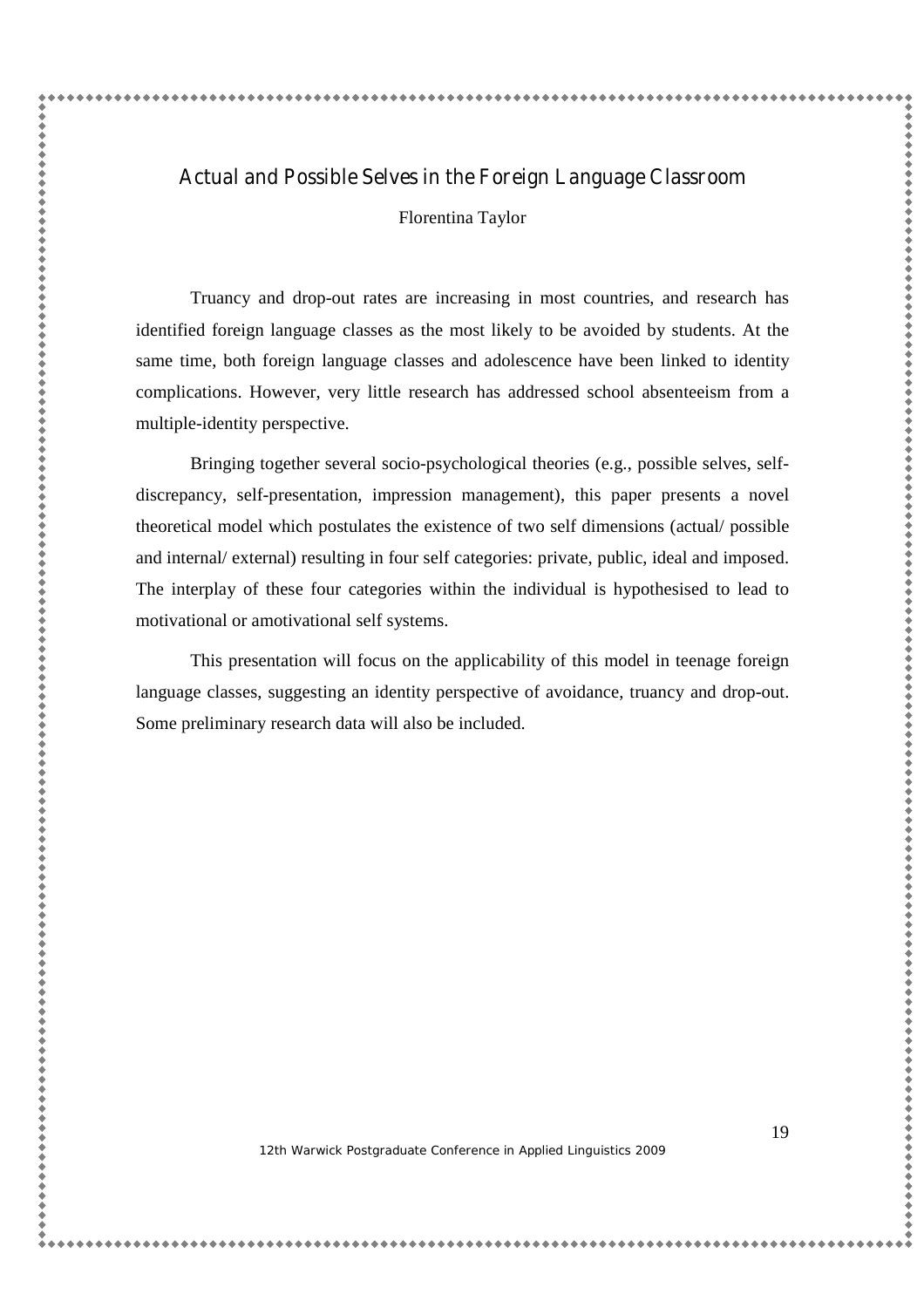### **I see you've written an essay! Let's sit and talk about it, then.**

Wayne Trotman

Within the field of providing feedback on EFL writing, methods such as errorcorrection (Truscott, 1996; Ferris, 1999), teacher-commentary (Goldstein, 2004) and peer feedback (Liu and Hudson, 2002) have, when compared with others such as teacher-taped commentary (Hedge, 2007), been well researched. Research into teacher-student conferencing, a method which supplements any possible limitations of the one-way feedback in such methods as these, and thus perhaps holding more potential for writer development, is, as Hyland (2006) points out "..still quite limited and the effects of oral response on revision…have not been fully investigated.€35

This paper will explain how an on-going doctoral-level qualitative action research study based on the framework of 'interrelated experiences'by Burns (2005) was established with two small groups of teachers of EAP writing at university level in Turkey. Following an investigative phase consisting of group and individual interviews, three teachers then engaged in analysing transcripts resulting from an initial phase of conferencing. This was in order to identify discourse features which would appear to enable beneficial conferencing to take place. A second group of teachers then engaged in a series of follow-up conferences in order to implement these 'desirable' features.

By discussing both the transcript analysis and the conferences, this paper will look at issues of teacher-knowledge and teacher development.

12th Warwick Postgraduate Conference in Applied Linguistics 2009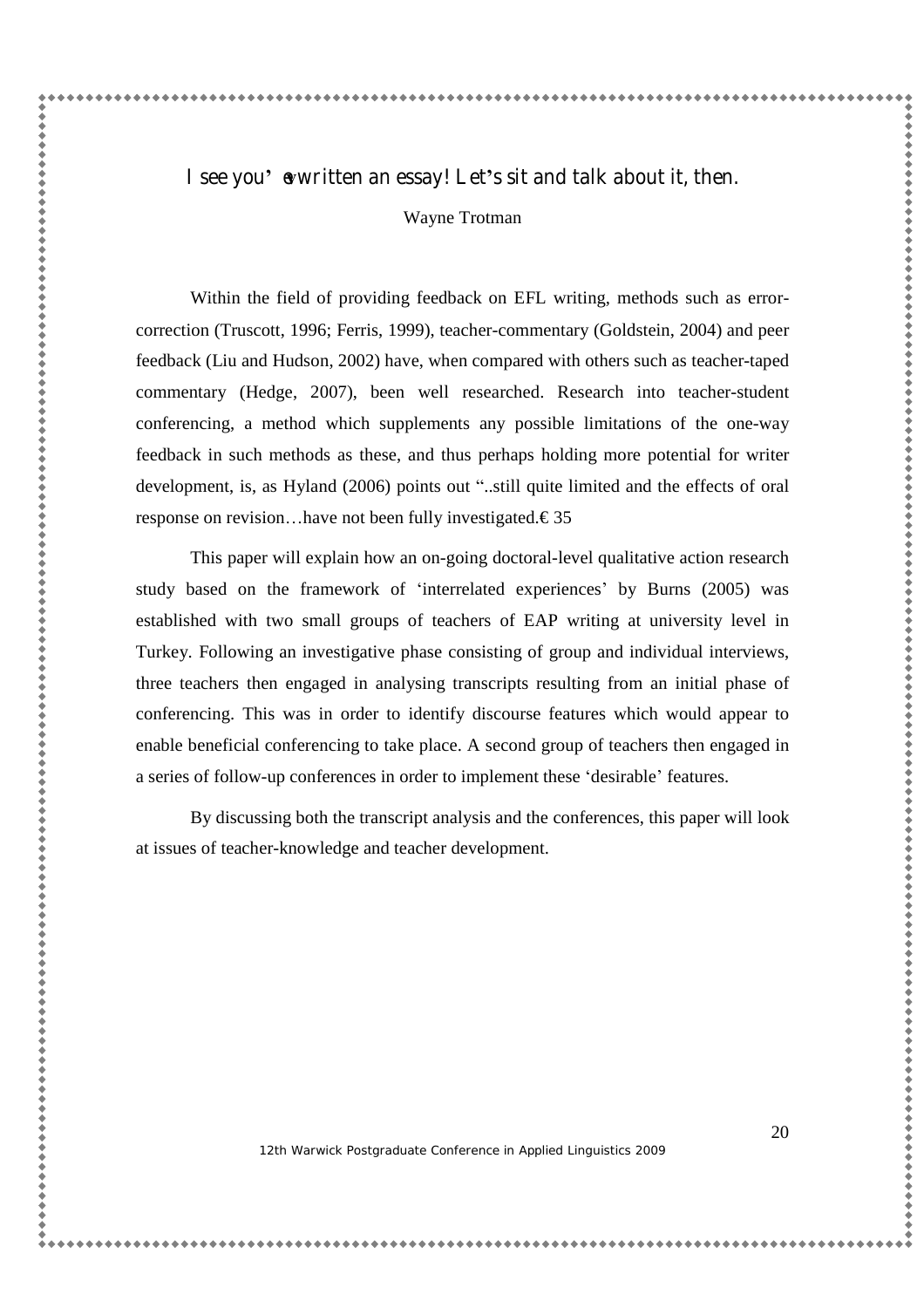# **Learners'perceptions of using a discussion board for IELTS preparation.**

Yi-Jen Tsai

This study investigates learners' perceptions of using a discussion board to prepare for their IELTS exam. Before international students can get an offer from a university in the UK, they require an overall band score of 6.5 to 7 in the IELTS examination. Without effective support, it is especially difficult for non-English major students to satisfy this requirement. With the growing popularity of advanced technology in the contemporary world, online learning is gradually becoming more prevalent. While most previous research has focused on pedagogy-based environments of virtual learning, generally designed by teachers, little research has examined peers'self-help groups in virtual environments in relation to language learning.

In order to prepare for IELTS, learners usually go to an online forum for help. The forum was established in 2002 and had attracted 50,000 members by the end of 2007. After registering as a member, forum users can post anonymously. Learners on the forum ask questions about the IELTS exam and preparation and successful learners share their experiences. This study examines the data from a focus group interview and nearly 300 questionnaires to discover learners'perspectives on using an online forum for IELTS preparation. Their perceptions of the interaction and support among forum users will be explored. Moreover, the anonymity and management of the forum will be discussed. The study aims to provide information for learners and practitioners concerning how a self-help online forum can be supportive to language learning.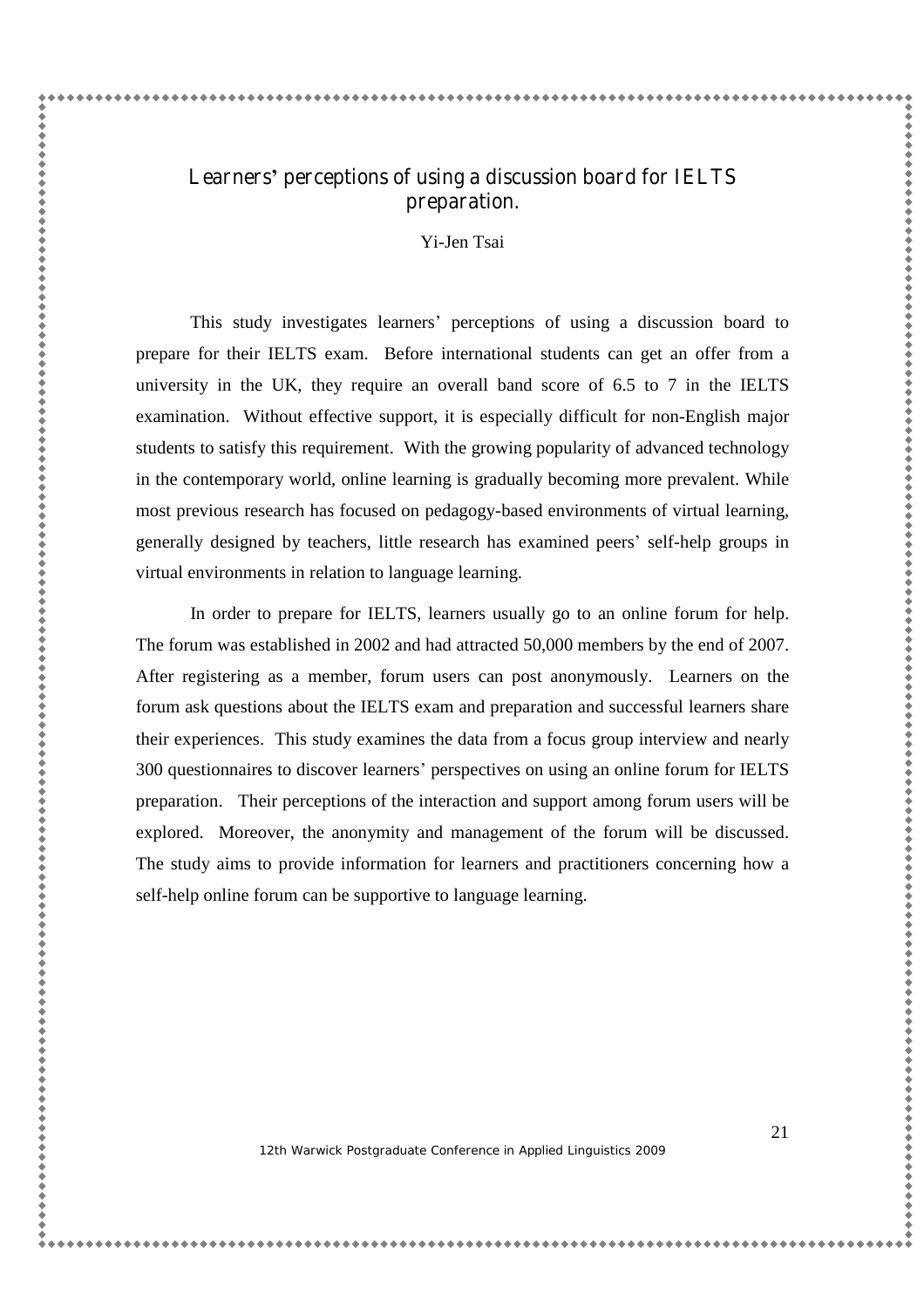### **Is the Net Generation a New Generation?**

Yi-Chun (Sherri) Wei

In this presentation, I will first review the on-going Digital Native debate (Prensky, 2001) and the line of discussion arguing for the necessary use of technology. In the field of ELT, it is common to find on-line learning and face-to-face modes compared in research studies to see which one leads to better learning results. In order to prove the value of technology usage in the language classroom, advocates tend to argue that it creates a friendlier learning environment that fosters learner autonomy, what I call *the comparison for superiority* (eg. Fang&Warschauer, 2004). However, this comparison for superiority develops into a black-or-white dichotomous argument which ignores the fact that the old-fashioned, traditional face-to-face learning environment could also serve students'various learning preferences and needs.

To better illustrate this choice of modality from a balanced view, I will discuss my choices over different modalities, e-learning and b-learning, in my research study (Spring, 2008) and specifically focus on their impacts on students'development of learner autonomy. Students'diaries, reflective accounts and interviews analysed by I-statement analysis will be next presented as evidence other than my own observation. In the end, I would like to argue that in order to better accommodate the needs of the Net Generation, a more sensitive attitude needs to be developed to cater to students'genuine needs in whichever modality teachers choose to teach.

12th Warwick Postgraduate Conference in Applied Linguistics 2009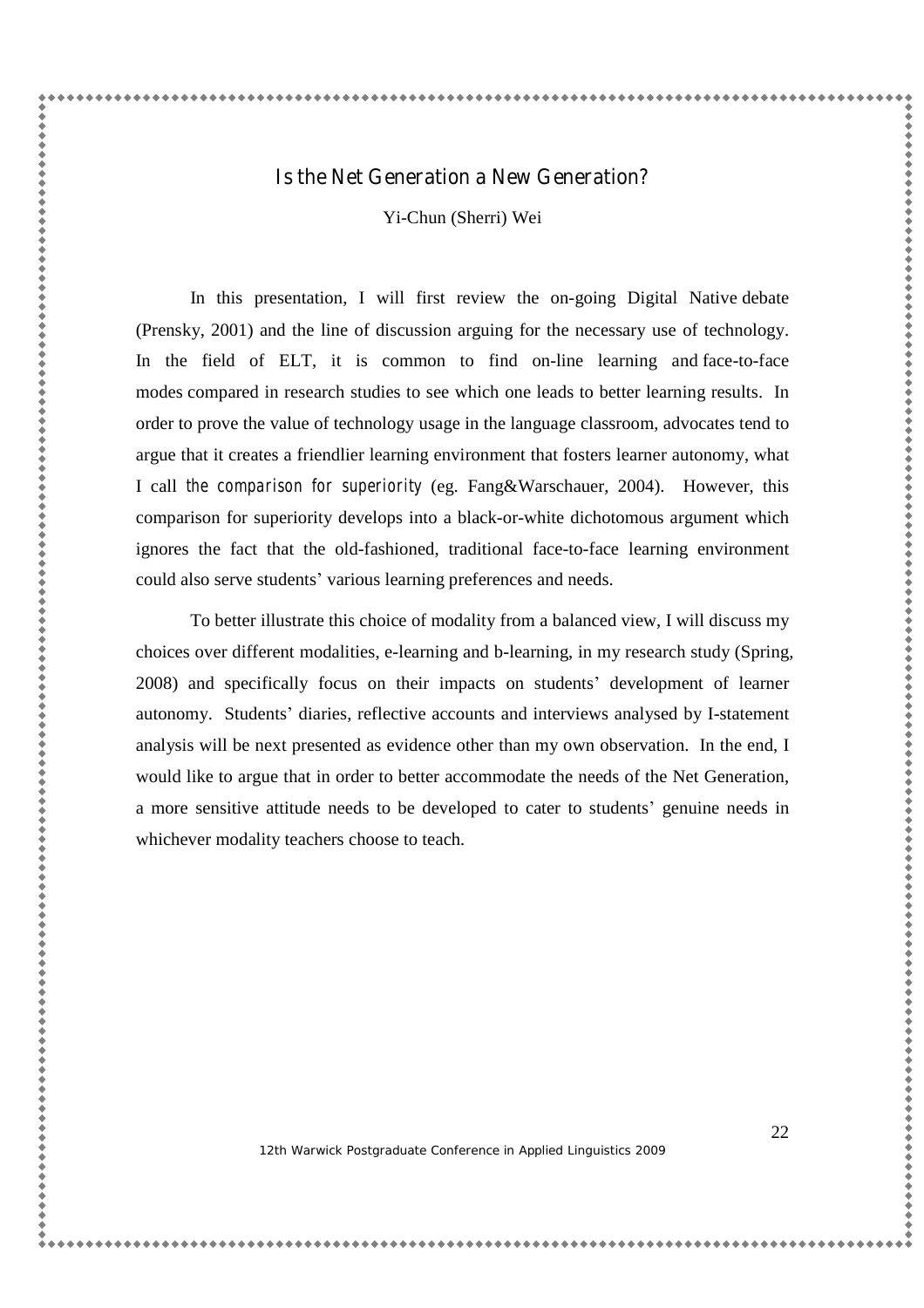### **Using Autoethnography to enhance our understanding of in-service teacher education: A Sri Lankan experience**

Claire Wijayatilake

This paper presents my work in the field of Teacher Development in an International School in Sri Lanka. It also serves as an introduction to Autoethnography for those who are unfamiliar with this way of representing research experiences. Autoethnography is part of the alternative paradigm, which questions assumptions of empirical authority (Guba), and is associated with a less rigid boundary between the personal and the academic (Hanrahan). The year I spent in the school has been written as a 'story', which aims to allow the reader to enter that world and share the reality of those who inhabited it at that time (Ellis). Autoethnographies, however, are more than just 'telling stories': they are also scholarly reports which can be interwoven with more traditional accounts and provide triangulation (Duncan). I hope to demonstrate how personal writing can increase the relevance, autonomy and the quality of learning for both writer/researcher and reader (Hanrahan). I will read extracts from my narrative account, and attempt to show how these detailed descriptions, coupled with more traditional analysis, help the reader to extract meaning from the writing (Bochner). I will briefly address some of the criticisms that have been made of the use of personal writing in academic discourse, and the new approach to evaluating validity that this kind of work requires.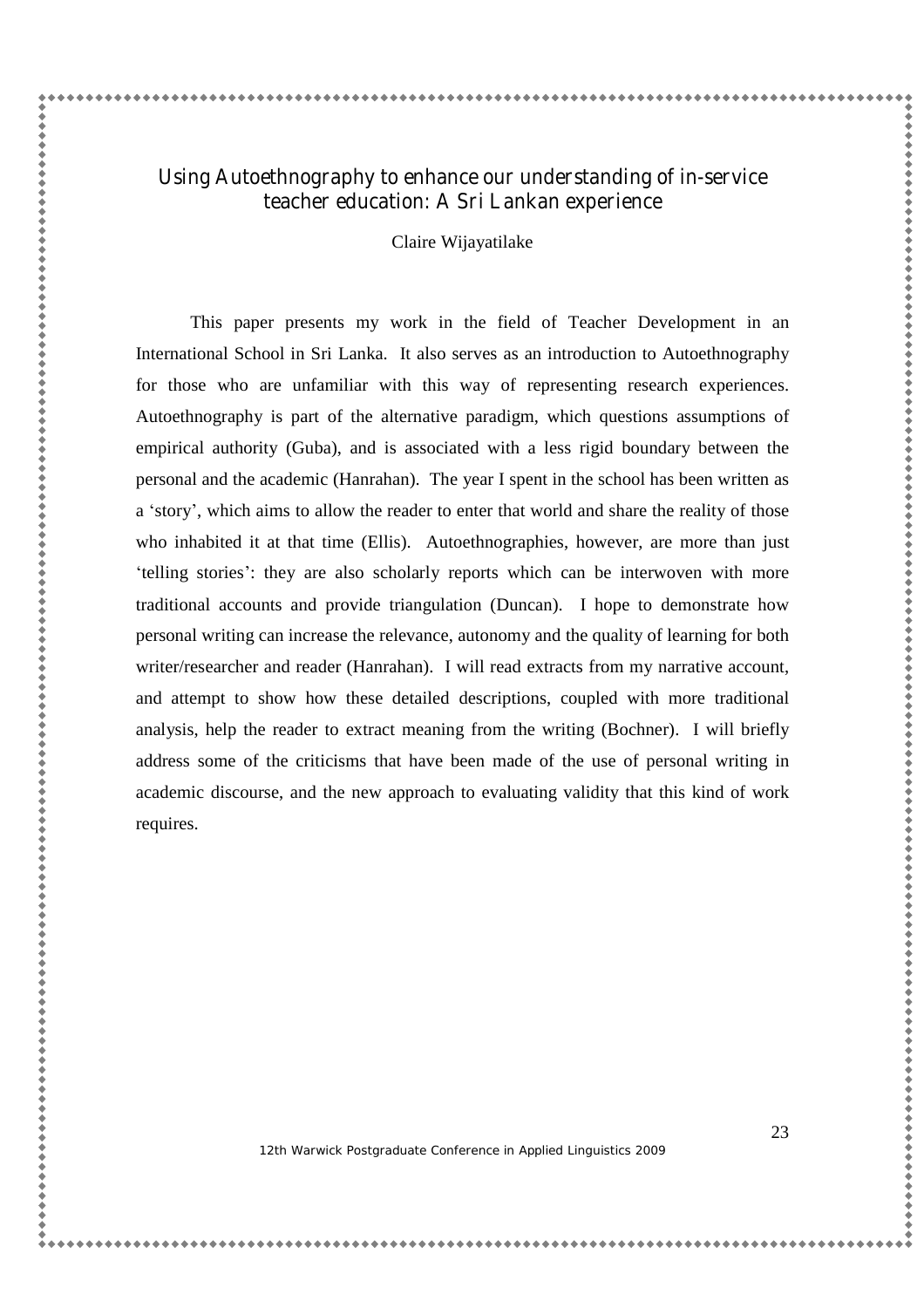## **An Interactive Perspective on Classroom Motivation: A Practitioner Research Study in a Taiwanese University Context**

I-Cheng Wu

This paper reports on a practitioner research study which adopts a social constructivist approach (Williams and Burden 1997) to the investigation of classroom motivation. The social constructivist approach to motivation shows its strength in taking into account both the internal and external factors of motivation influences. It places its emphasis on the effect of contextual factors on learner motivation and it considers motivation to be constructed through learners' interaction with the learning context. Taking into account the notion of social constructivism, this practitioner research study aims to explore how classroom motivation is co-constructed through the social interaction between teachers and learners.

The study took place in two English courses for non-English majors in a Taiwanese university for one semester (February 2008—June 2008). Classroom motivation is investigated by means of a mixed method approach. Both qualitative and quantitative methods—questionnaires, learner reflective diaries, post-class reflective writings, learner interviews and teaching journals—were used in an attempt to explore how classroom motivation develops in cycles, in which teachers and learners receive reciprocal effect from each other. The results of the study shed light on how different types of teacher and learner behaviours influence learner and teacher motivation respectively.

Williams, M. and R. L. Burden. 1997. *Psychology for Language Teachers: A Social Constructivist Approach.* Cambridge: Cambridge University Press.

12th Warwick Postgraduate Conference in Applied Linguistics 2009